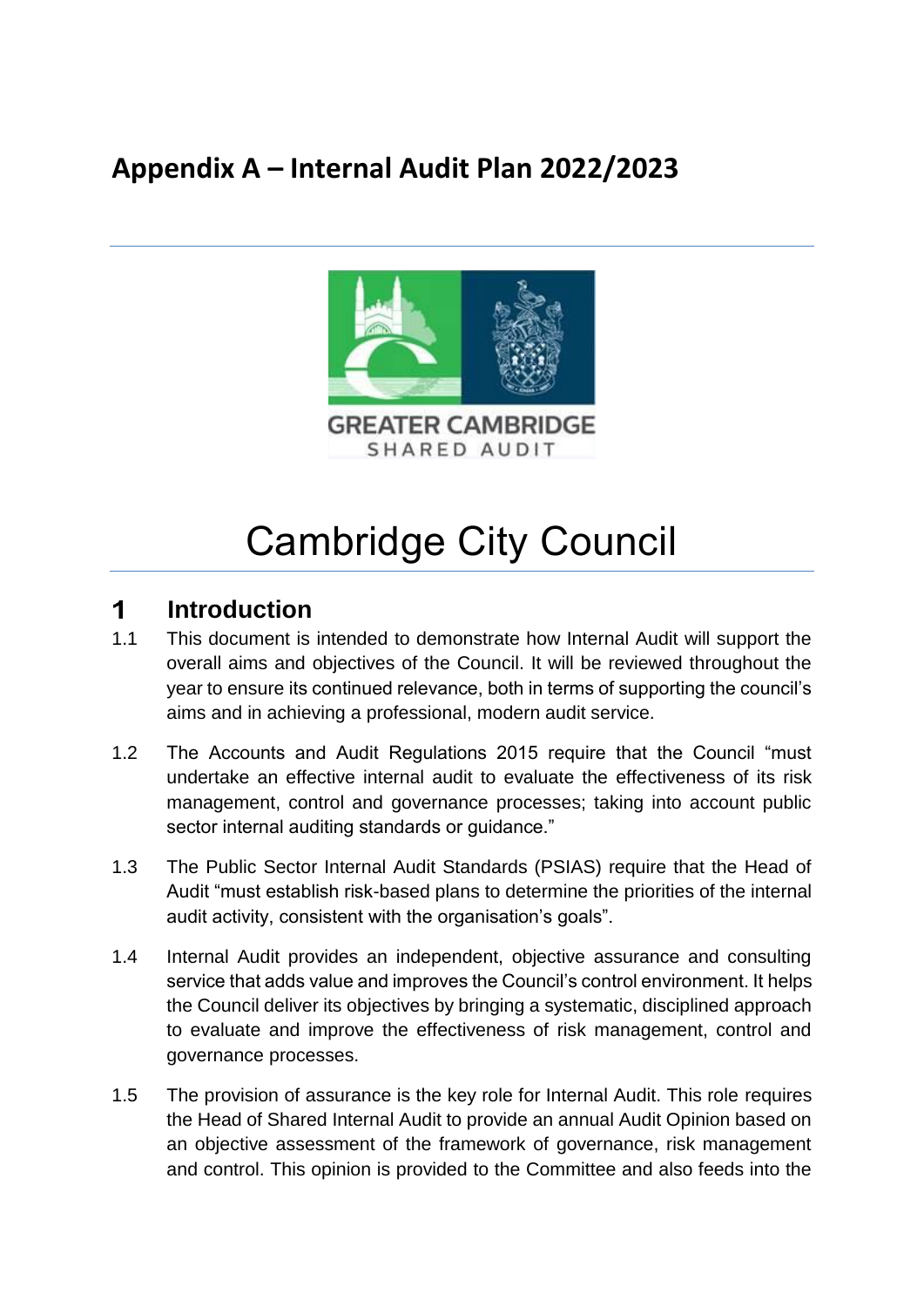Annual Governance Statement. The team also completes consulting services. These are advisory in nature, and are generally performed at the specific request of management with the aim of improving operations. Requests of this nature are considered in light of resource availability and our primary role of assurance.

#### $\overline{2}$ **Strategy**

- 2.1 Greater Cambridge Shared Audit was established as a shared service between Cambridge City Council (CCC) and South Cambridgeshire District Council (SCDC) in 2017.
- 2.2 Our aim is to deliver a co-ordinated audit plan for both Councils.
- 2.3 There are already a number of shared services, and this joint approach enables work to be undertaken which reflects the priorities for both Councils whilst getting the benefits of co-ordinated reviews which can be covered in partnership.
- 2.4 The strategy, and vision, of the Internal Audit team is: "To enhance and protect organisational value by providing risk-based and objective assurance, advice and insight".

#### $3<sup>1</sup>$ **Internal Audit Plan**

- 3.1 Our work will support the Council's corporate objectives, and the corporate governance framework.
- 3.2 Our plan considers the Council's Corporate Plan, risk registers, consultation with stakeholders, committee reports, information from other assurance processes, plus horizon scanning to consider emerging risks and opportunities.
- 3.3 This identifies potential reviews, which are subsequently prioritised. Factors taken into account include materiality; corporate importance, vulnerability, risks and opportunities. The overall aim is to add value by providing assurance, improving controls and reducing risk.
- 3.4 There needs to be a flexible approach to planning, to ensure that our work meets the needs of the Council in the continually changing risk and control environment. The risk-based planning approach enables the plan to be updated when new reviews are identified. The plan will be reviewed and monitored throughout the year, with regular updates reported to the Civic Affairs Committee.
- 3.5 The internal audit work should address key risk areas and draw attention to significant concerns and what needs to be done. Ideally the plan will provide coverage across the whole organisation, and some reviews may be cross cutting and involve multiple teams and partners. This enables the Head of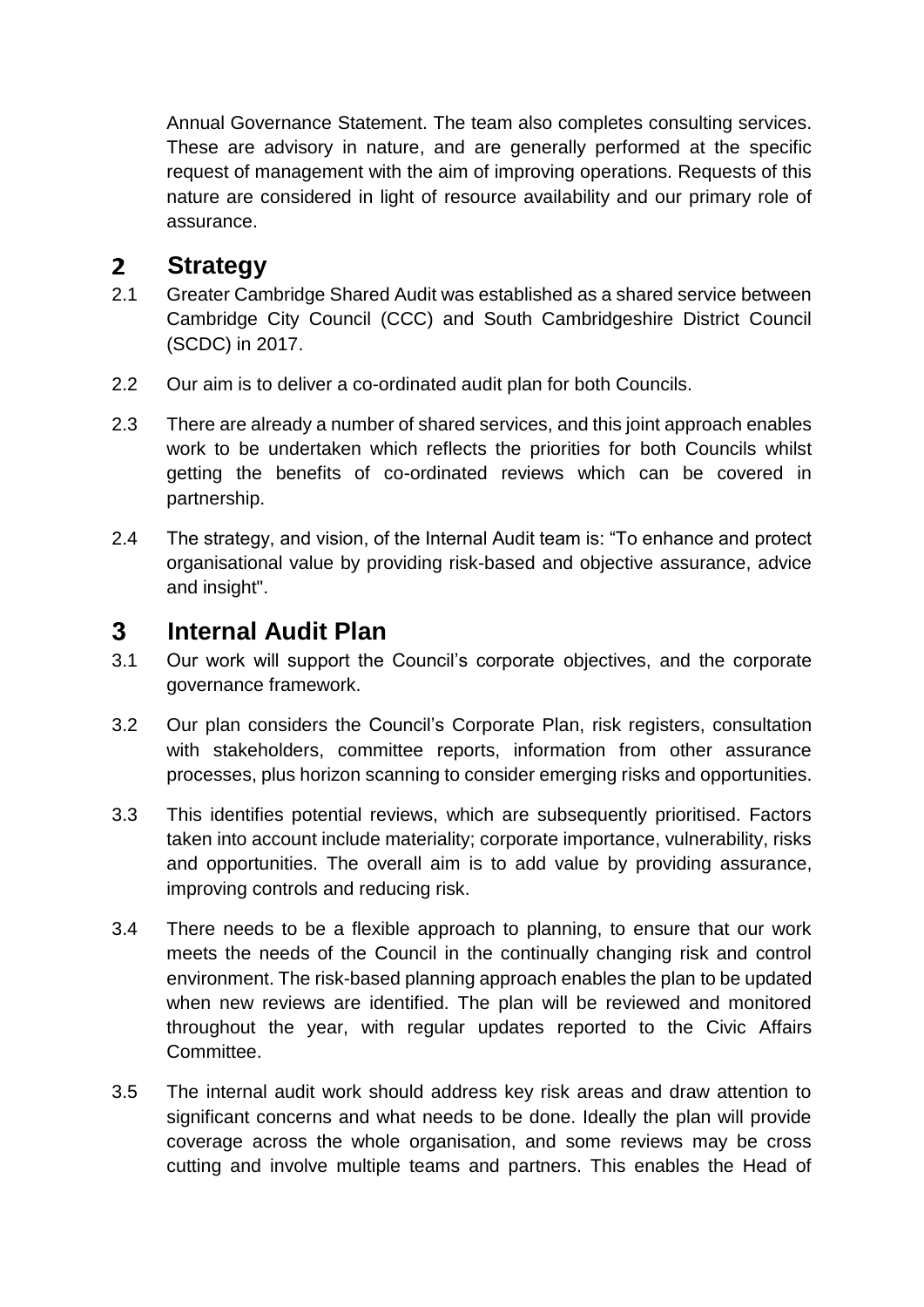Shared Internal Audit to produce an annual internal audit opinion that can be used to inform the Annual Governance Statement.

#### $\blacktriangle$ **Resources**

- 4.1 Resource requirements are reviewed each year as part of the audit planning process. The current establishment for the audit team enables sufficient resource to deliver our risk-based plan.
- 4.2 The broad scope of activities within the Council means that demand for potential reviews will exceed the number of available days within a year. The risk-based planning approach identifies and matches audit work to the available audit resources, based on where the most value can be added.
- 4.3 The Internal Audit plan needs to be agile and flexible enough to enable the Internal Audit service to be reactive as required to situations arising during the course of the period covered by the plan.
- 4.4 Time allocations for reviews are based on planning, plus experience from previous reviews. As each audit activity is fully scoped and agreed with the appropriate senior manager, each job will then be monitored to that time allocation.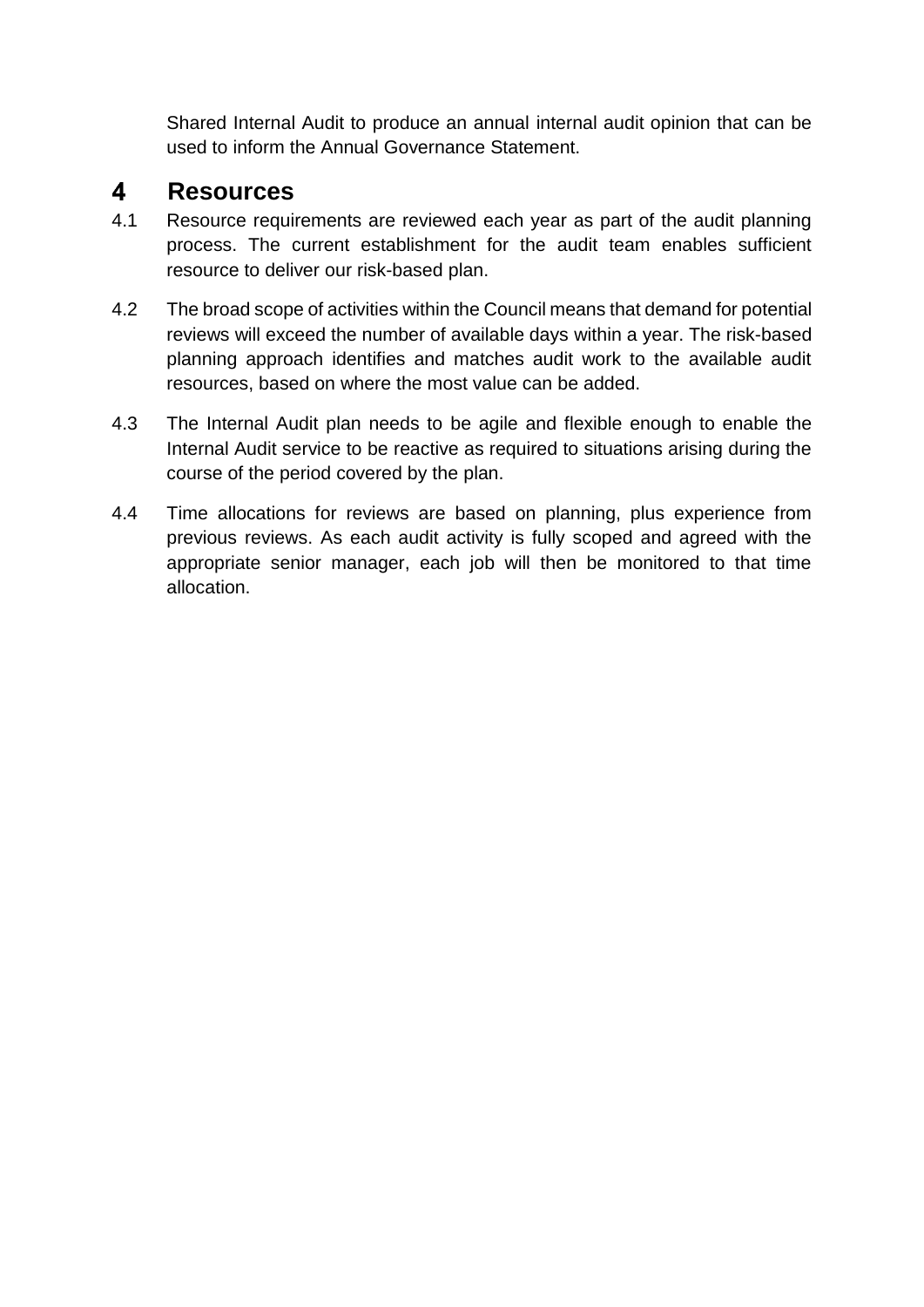#### $5<sup>5</sup>$ **Assurance Type and Key Themes**

- 5.1 As in previous years, Internal Audit will continue to support the governance, risk and control environment within the Council. There will continue to be liaison with key stakeholders, such as the external auditors so that resources are used effectively.
- 5.2 The main types of audit and assurance work are:

| <u>Type</u>                         | <b>Details</b>                                                                                                                                                                                                                                                                                                                                                                                                             |
|-------------------------------------|----------------------------------------------------------------------------------------------------------------------------------------------------------------------------------------------------------------------------------------------------------------------------------------------------------------------------------------------------------------------------------------------------------------------------|
| Corporate Plan<br><b>Objectives</b> | Our audit plan is risk based and coverage will be<br>prioritised towards the corporate priorities and risks to<br>the Council, to help ensure that desired outcomes are<br>delivered efficiently. The plan is grouped by the key<br>objectives of the Council.                                                                                                                                                             |
| <b>Core Assurance</b>               | We undertake audits reviews which aim to provide<br>assurance that corporate systems and processes are<br>robust and protect the Council. These will typically<br>involve work around key financial systems,<br>management controls, and programmed annual<br>assurance.                                                                                                                                                   |
| Third party                         | We will take assurance from third parties where<br>appropriate. This could include audit or review work in<br>partnerships where another organisation is the lead<br>stakeholder, or where a third party with professional<br>expertise or a legal obligation has undertaken a review.<br>If the outcome of these reviews impacts the control<br>environment this may prompt us to undertake our own<br>work in this area. |

5.3 For each audit review, a brief description of the scope for the work is provided together with the type of audit. Timing and detailed scopes for each audit will be agreed with the relevant Senior Manager prior to commencement of the fieldwork.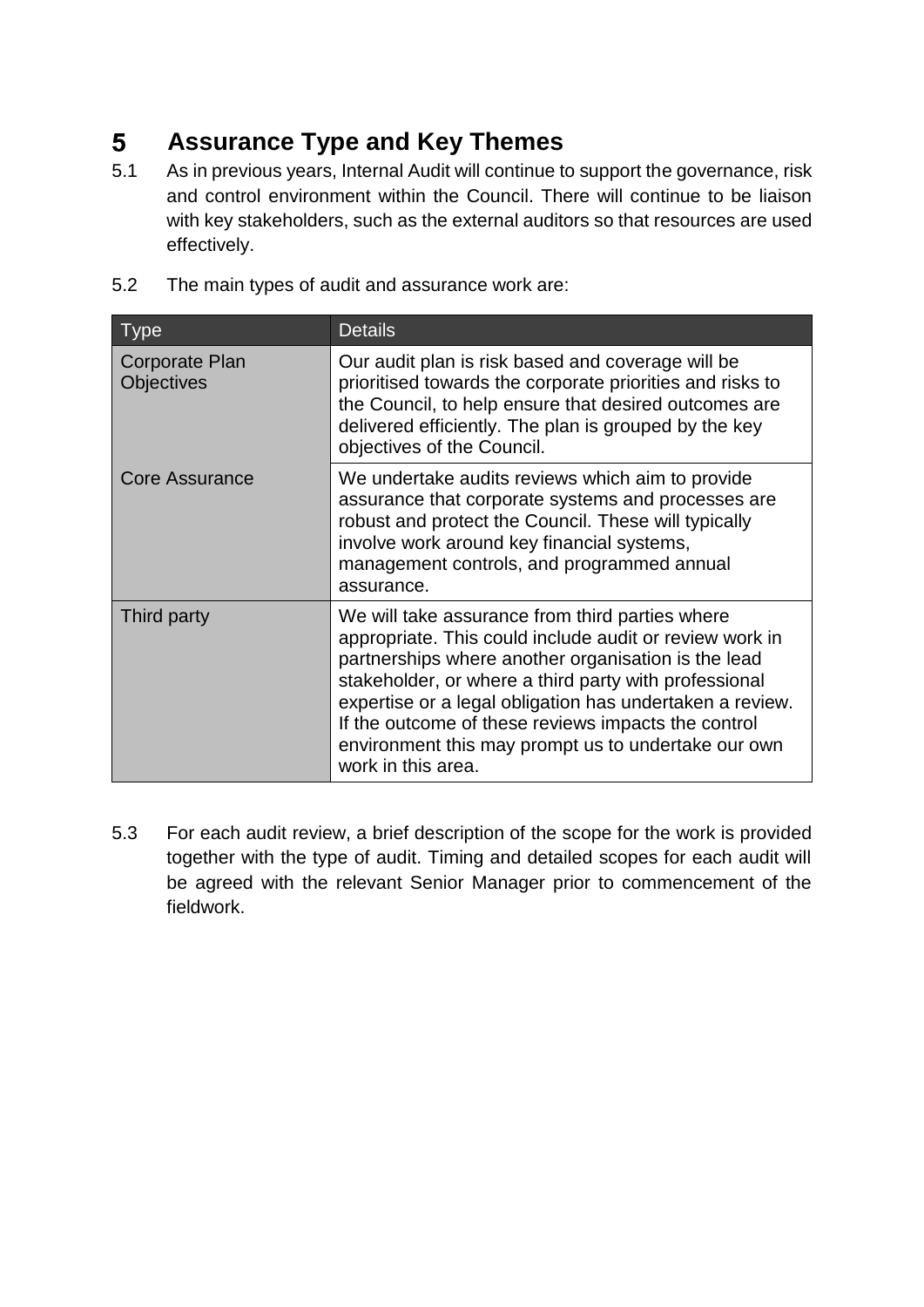5.4 Our reviews are categorised by themes to help us communicate the areas of focus. Our major key themes for 2022 / 2023 include:

| <b>Theme</b>            | <b>Details</b>                                                                                                                                                                                                                                                                                                                                                                            |
|-------------------------|-------------------------------------------------------------------------------------------------------------------------------------------------------------------------------------------------------------------------------------------------------------------------------------------------------------------------------------------------------------------------------------------|
| <b>Transformation</b>   | The Council continually seeks continuous improvement.<br>We will proactively support this process as new<br>opportunities are identified. We will also review any new<br>key systems, once they are implemented, for benefits<br>realisation and to provide assurance that key controls<br>continue to operate effectively.                                                               |
| Resilience and recovery | The plan will need to reflect the continuous changing<br>risk and control environment following major events<br>which are driving rapid change across the Council.<br>Recognition that hybrid working practices may lead to<br>further change in working practices. We will add value<br>to the Council by providing real-time assurance on new<br>and developing processes and controls. |
| Governance              | We will review key governance areas where there is a<br>statutory requirement to undertake specific work, and<br>this will feature in the Annual Governance Statement.                                                                                                                                                                                                                    |
| <b>Counter fraud</b>    | The fraud risk profile increased during the COVID-19<br>pandemic as fraudsters identified the opportunity to take<br>advantage of reduced internal controls and the urgency<br>of government led support. We continue to be alert to<br>these risks and will review the controls in place.                                                                                                |

#### **Follow-ups**  $6\overline{6}$

6.1 To ensure that agreed actions are being implemented, follow-up work will be carried out. If a review resulted in significant recommendations, then a full audit may be planned to evaluate the effectiveness of the implementation.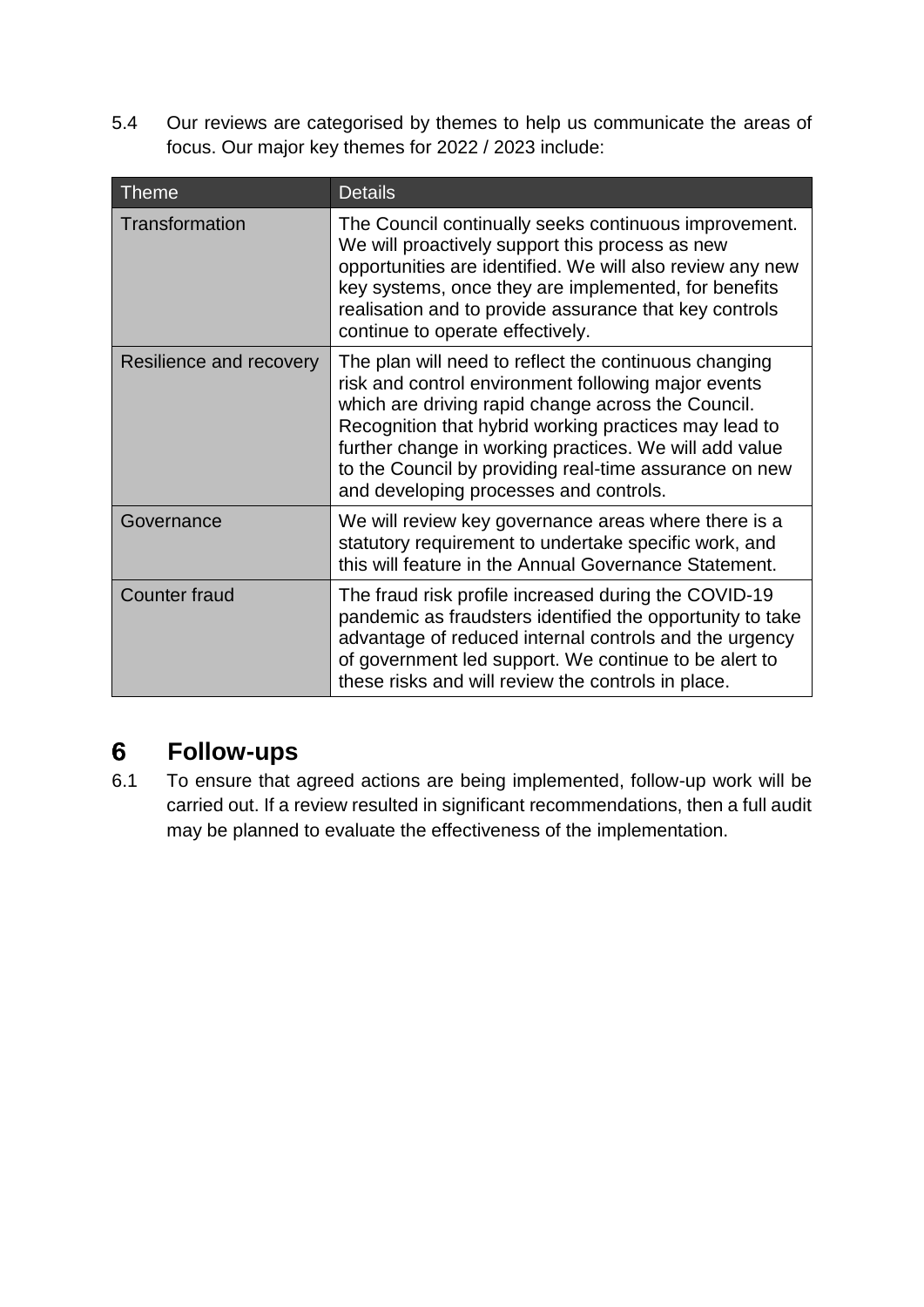#### $\overline{7}$ **Other activities**

- 7.1 In addition to delivering the risk-based audit plan, resources are allocated to deliver other assurance-based activities. Examples include:
	- Advice and consultancy: (participating in working groups such as information governance, procurement and project management);
	- Anti-fraud and corruption: (including response, proactive work and data analytics);
	- Governance: (activities which help deliver the assurance framework including Annual Governance Statement, Risk Management).

#### **Summary** 8

8.1 The draft internal audit plan will add value to the Council by helping to improve systems, mitigate risks, and inform the Annual Governance Statement.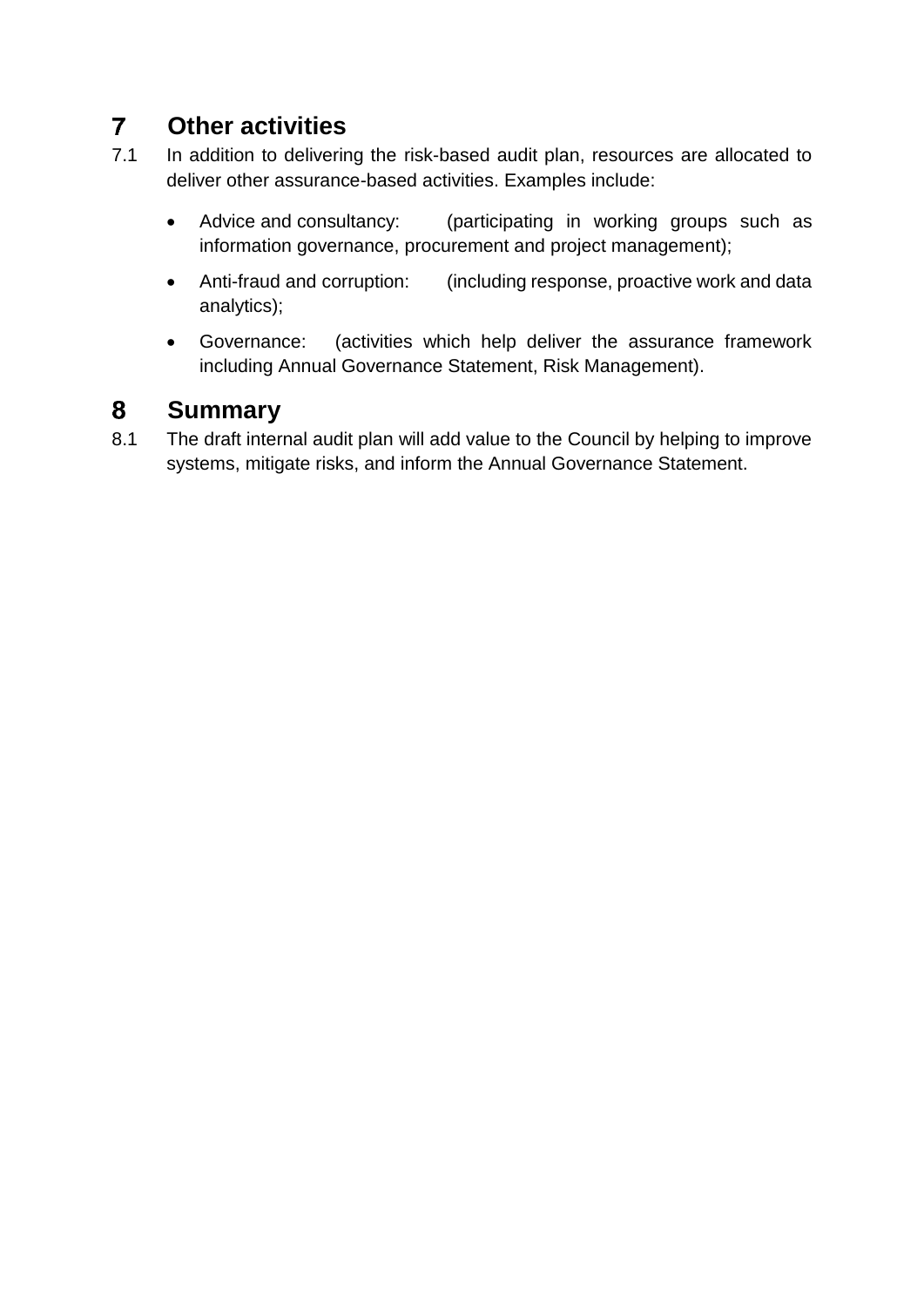#### $9^{\circ}$ **Our forward plan**

9.1 We calculate our resources annually. The table below provides an overview of audit work in the plan for the next 12 months, by audit area, and a comparison with the previous year.

| <b>Audit area</b>            | <b>Days</b> | <b>Current year</b> | <b>Previous Year</b> |
|------------------------------|-------------|---------------------|----------------------|
| Corporate Plan Objectives    | 254         | 44%                 | 46%                  |
| Core Assurance               | 81          | 14%                 | 12%                  |
| Governance, Risk and Control | 84          | 15%                 | 12%                  |
| Other resource provisions    | 155         | 27%                 | 30%                  |
| <b>Grand Total</b>           | 595         | 100%                | 100%                 |

This is the allocation of work for Cambridge City Council and demonstrates how we expect resources to be consumed. It is broadly similar to the previous year.

A more detailed breakdown of planned assurance work for the next six months is given on the pages that follow.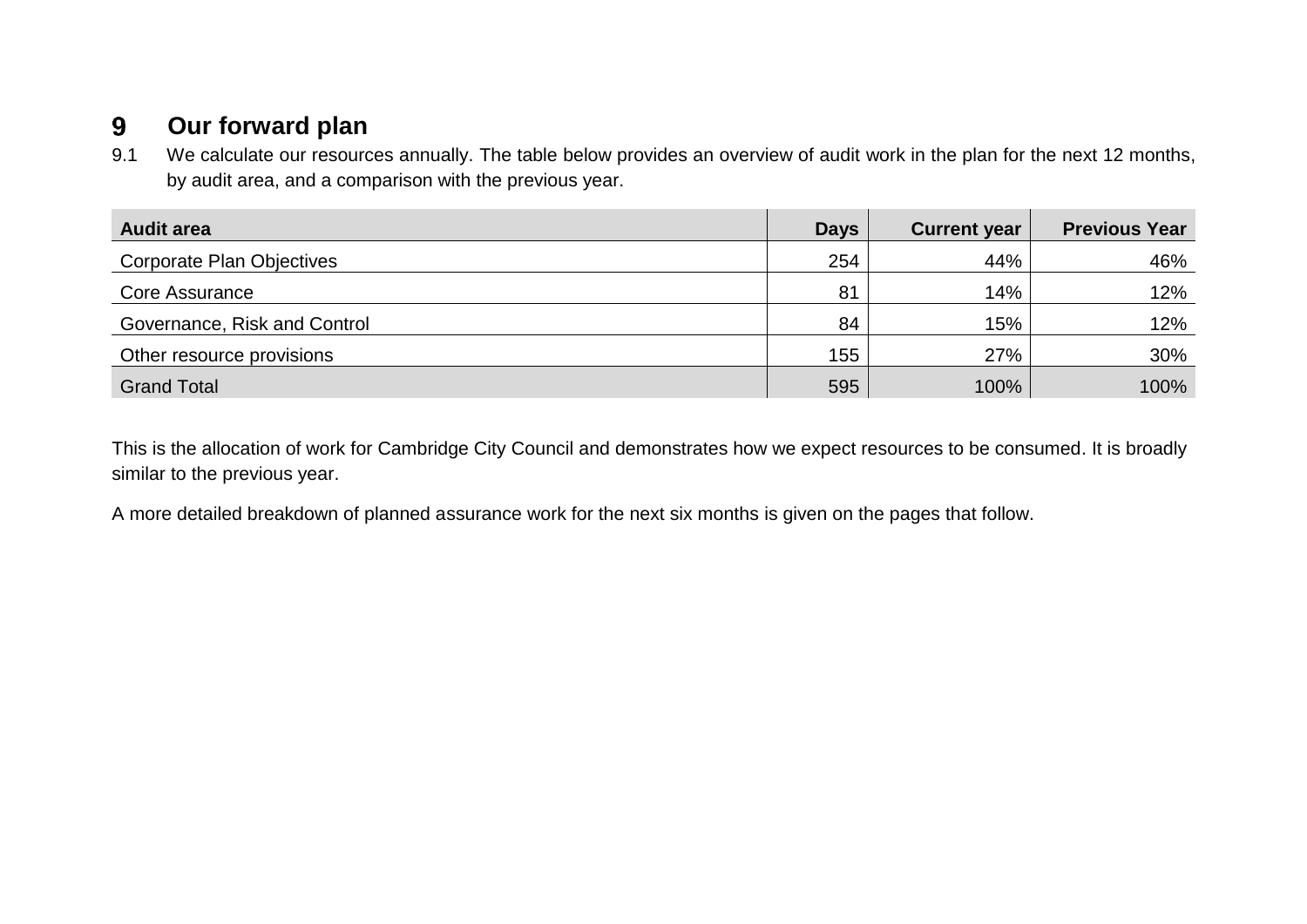- 9.2 Corporate Plan Objectives are reviews of systems and processes which have been risk appraised. The reviews planned for the next six months are listed in the table below:
- 9.3 Core Assurance work involves reviews of systems that are fundamental to the Council's governance, risk and control environment. They provide assurance to the s.151 officer for their commentary included in the authority's Annual Statement of Accounts. This type of work will also include mandatory activities, such as providing assurance to third parties, such as Central Government, and can also help to provide assurance for the External Auditor.

| <b>Audit</b>                              | <b>Assurance type</b>    | <b>Progress update</b>                           | <b>Scope and description</b>                                                                                                                                                           |  |
|-------------------------------------------|--------------------------|--------------------------------------------------|----------------------------------------------------------------------------------------------------------------------------------------------------------------------------------------|--|
| <b>Corporate Plan Objectives</b>          |                          |                                                  |                                                                                                                                                                                        |  |
| Whistleblowing<br>effectiveness<br>review | Governance               | This work is in<br>progress.                     | We will complete a compliance review to best practice<br>standards, to inform a scheduled revision of the Policy.                                                                      |  |
| Corporate<br>Complaints and<br>Feedback   | Governance               | This review is in<br>progress                    | Review of the complaints process to provide assurance that it is<br>effective in helping the Council to continuously improve its<br>services                                           |  |
| <b>Fire Safety</b><br>Governance          | Compliance               | This review is in<br>progress.                   | Review of Corporate framework for Fire Risk Management -<br>recognising there was a policy change introduced in 2019/20.<br>Assurance around compliance on key Health and safety areas |  |
| Carbon<br>management -                    | Data quality             | This work is scheduled<br>for later in the year. | Council carbon emission data is collected to produce an annual<br>Greenhouse Gas report.                                                                                               |  |
| Data Quality                              |                          |                                                  | Data is quality assured by Internal Audit before being published.                                                                                                                      |  |
| Procurement-<br>Contract<br>Management    | Policy and<br>procedures | This work is scheduled<br>for later in the year. | Review of policies and procedures for effective contract<br>management                                                                                                                 |  |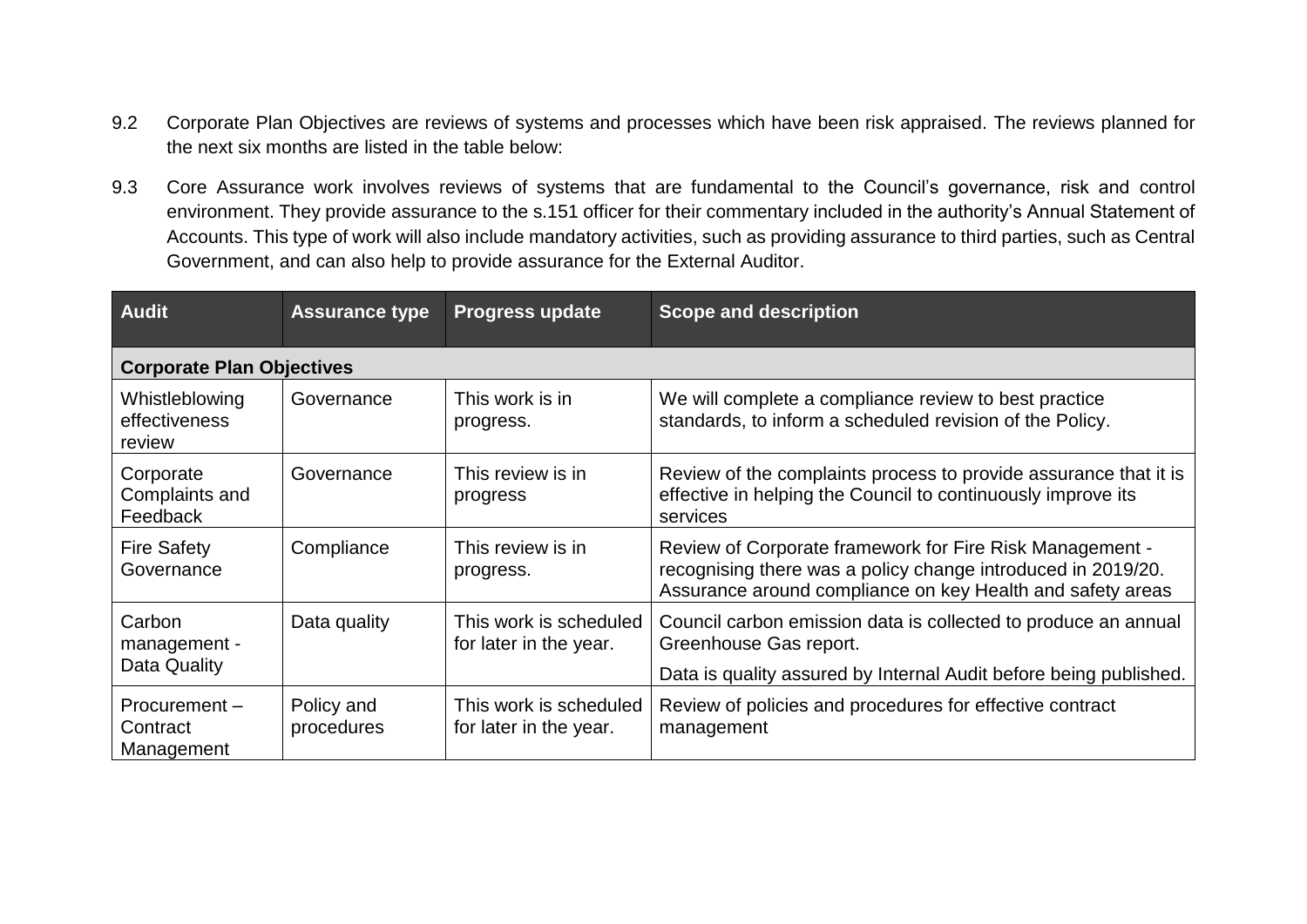| <b>Audit</b>                                                | <b>Assurance type</b>          | <b>Progress update</b>                           | <b>Scope and description</b>                                                                                                                                                                                           |
|-------------------------------------------------------------|--------------------------------|--------------------------------------------------|------------------------------------------------------------------------------------------------------------------------------------------------------------------------------------------------------------------------|
| <b>Business</b><br>Transformation                           | Transformation                 | This work is scheduled<br>for later in the year. | Resource allocated for project-based assurance – key projects<br>to be identified as required.                                                                                                                         |
| Information<br>Governance -<br><b>GDPR</b>                  | Governance                     | This work is scheduled<br>for later in the year. | Time allocated for a review of a selection of thematic areas.                                                                                                                                                          |
| <b>Core Assurance Work</b>                                  |                                |                                                  |                                                                                                                                                                                                                        |
| Payroll - Core<br>controls                                  | <b>Key Financial</b><br>System | This work is scheduled<br>for later in the year. | An annual key control review as this is a significant system.                                                                                                                                                          |
| Grant assurance -<br><b>Disabled Facility</b><br>Grant      | <b>Grant assurance</b>         | This work is scheduled<br>for later in the year. | Certification of the annual grant payment from the Better Care<br>Fund allocated to District Councils via the County Council.<br>Review of a sample of payments made in respect of disabled<br>facilities.             |
| Financial<br>Management<br>Code                             | Policy and<br>procedures       | This work is in<br>progress.                     | To provide assurance that the Council has effectively<br>implemented a Financial Management Code.                                                                                                                      |
| Grant assurance -<br><b>Business Grants</b>                 | <b>Grant assurance</b>         | This work is in<br>progress.                     | PPAS is the BEIS term for Post Payment and Assurance<br>Sampling.                                                                                                                                                      |
| <b>PPAS</b>                                                 |                                |                                                  | We will sample test grant payments to provide Central<br>Government with assurance that effective internal controls were<br>in operation throughout the grant process. Target timeline to be<br>defined by BEIS.       |
| Grant assurance -<br><b>Energy Rebate</b><br><b>Schemes</b> | <b>Grant assurance</b>         | This work is scheduled<br>for later in the year. | Controls evaluation of new procedures developed at pace.<br>Further sample testing of payments to provide assurance that<br>effective internal controls are in operation throughout the<br>payment allocation process. |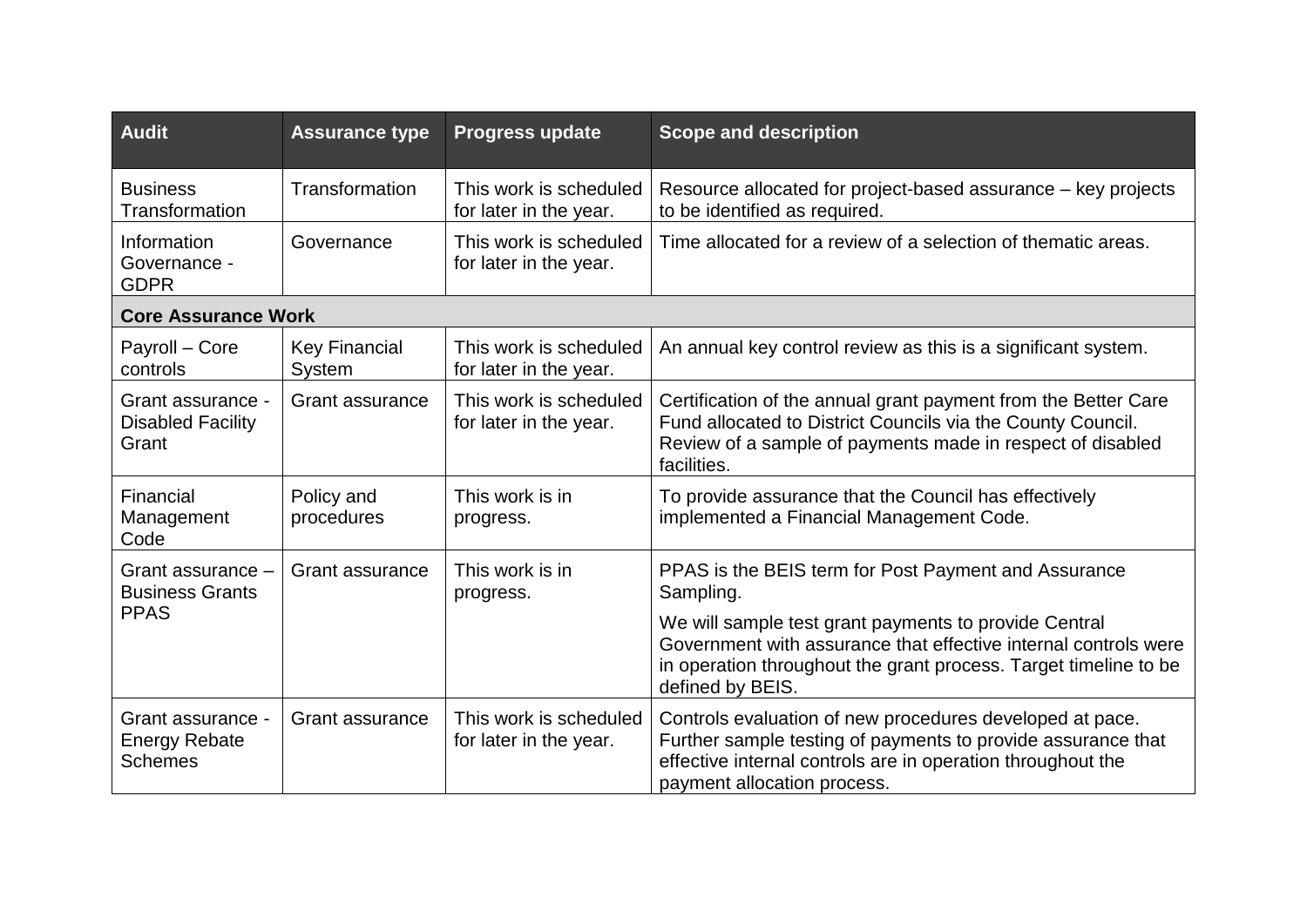| <b>Audit</b>                                     | <b>Assurance type</b>          | <b>Progress update</b>                           | <b>Scope and description</b>                                                                                                                                                                                                    |
|--------------------------------------------------|--------------------------------|--------------------------------------------------|---------------------------------------------------------------------------------------------------------------------------------------------------------------------------------------------------------------------------------|
| Grant assurance -<br>Homes for<br><b>Ukraine</b> | Grant assurance                | This work is scheduled<br>for later in the year. | Controls evaluation of new procedures developed at pace.<br>Further sample testing of payments to provide assurance that<br>effective internal controls are in operation throughout the<br>payment allocation process.          |
| Ethics, Culture<br>and Governance                | Governance                     | This work is scheduled<br>for later in the year. | Each year we will allocate some resource to assess and make<br>appropriate recommendations to improve the organisation's<br>governance processes, including promoting appropriate ethics<br>and values within the organisation. |
| Benefits -<br>parameter testing                  | <b>Key Financial</b><br>System | This work is scheduled<br>for later in the year. | Resource allocated for System Parameter Testing of the<br>benefits system.                                                                                                                                                      |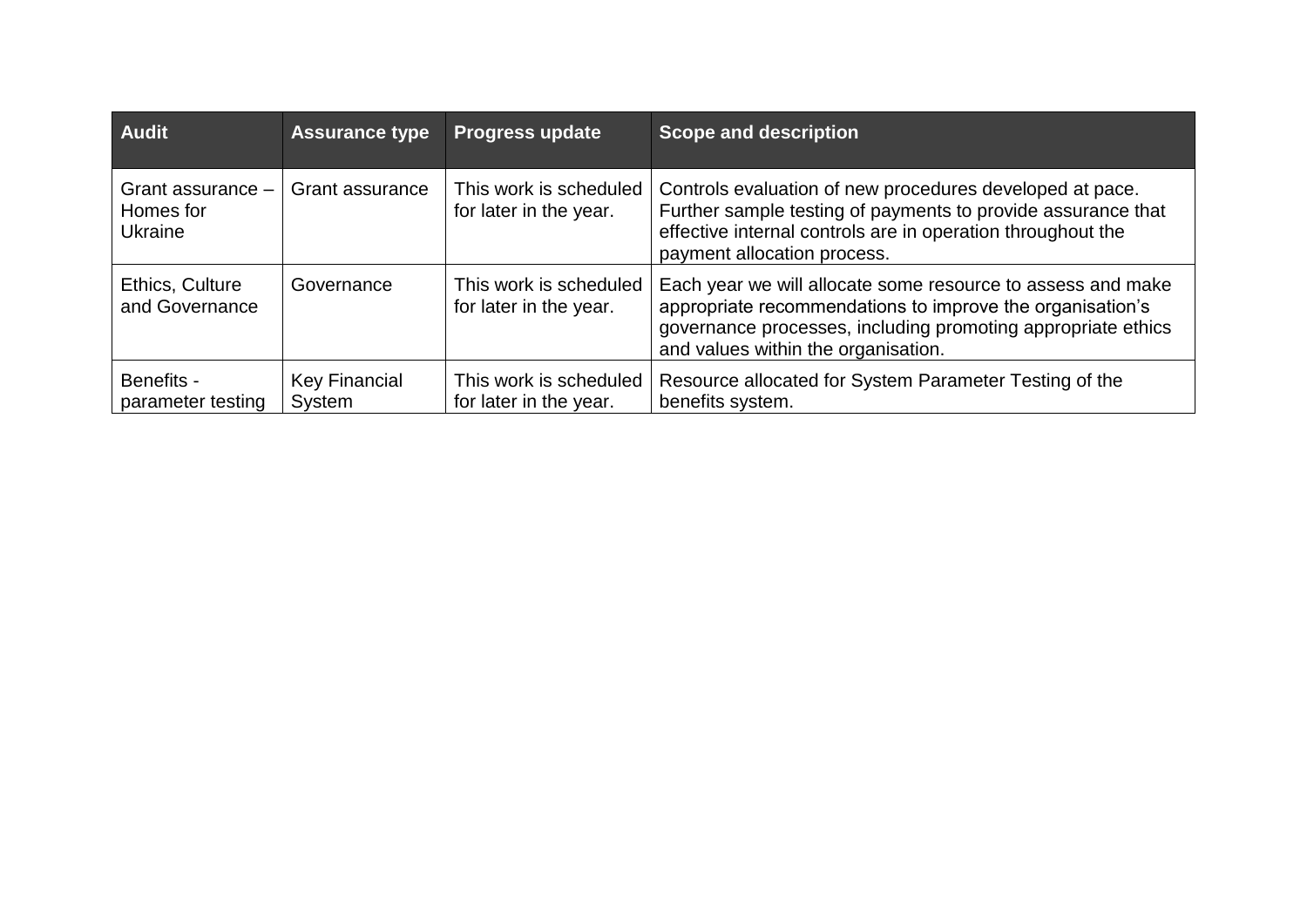### **Governance, Risk and Control**

9.4 Each year the Council issues a statement on the effectiveness of its governance arrangements. Internal Audit completes work which supports the production of the Annual Governance Statement throughout the financial year. This includes:

| <b>Activity</b>                               | <b>Audit scope and description</b>                                                                                                                                                                                                                                                                                                                                                                                                                                                                         |
|-----------------------------------------------|------------------------------------------------------------------------------------------------------------------------------------------------------------------------------------------------------------------------------------------------------------------------------------------------------------------------------------------------------------------------------------------------------------------------------------------------------------------------------------------------------------|
| <b>Annual Audit Opinion</b>                   | This is the annual report, produced by the Internal Audit lead for their relevant audit committee, to<br>provide an opinion on the state of governance and the internal control framework in place within the<br>Council.                                                                                                                                                                                                                                                                                  |
| <b>Internal Audit</b><br><b>Effectiveness</b> | A regular review of the Internal Audit service, to the Public Sector Internal Audit Standards and the<br>Local Government Application Note, is completed. This is also known as a Quality Assurance and<br>Improvement Program.                                                                                                                                                                                                                                                                            |
| <b>Annual Governance</b><br><b>Statement</b>  | Internal Audit supports the development of the Annual Governance Statement, the associated Action<br>Plan and review of the Local Code of Governance.                                                                                                                                                                                                                                                                                                                                                      |
| <b>Prevention of Fraud</b><br>and Corruption  | Internal Audit supports development and awareness of fraud and error risks across the Council. A<br>summary is reported annually to the Civic Affairs Committee on the status and levels of fraud,<br>whistleblowing and corruption within the Council. A national survey is completed annually to help<br>identify potential fraud risks. In addition, Internal Audit co-ordinates, the National Fraud Initiative, a<br>proactive data matching exercise, and is a key contact for data analytical tools. |
| <b>Risk Management</b>                        | Internal Audit is the corporate lead and facilitates the Risk Management Strategy and Framework. An<br>allocation of time is also made for administration of the corporate 4 Risk system. We anticipate a major<br>system upgrade to be implemented within the next 12 months.                                                                                                                                                                                                                             |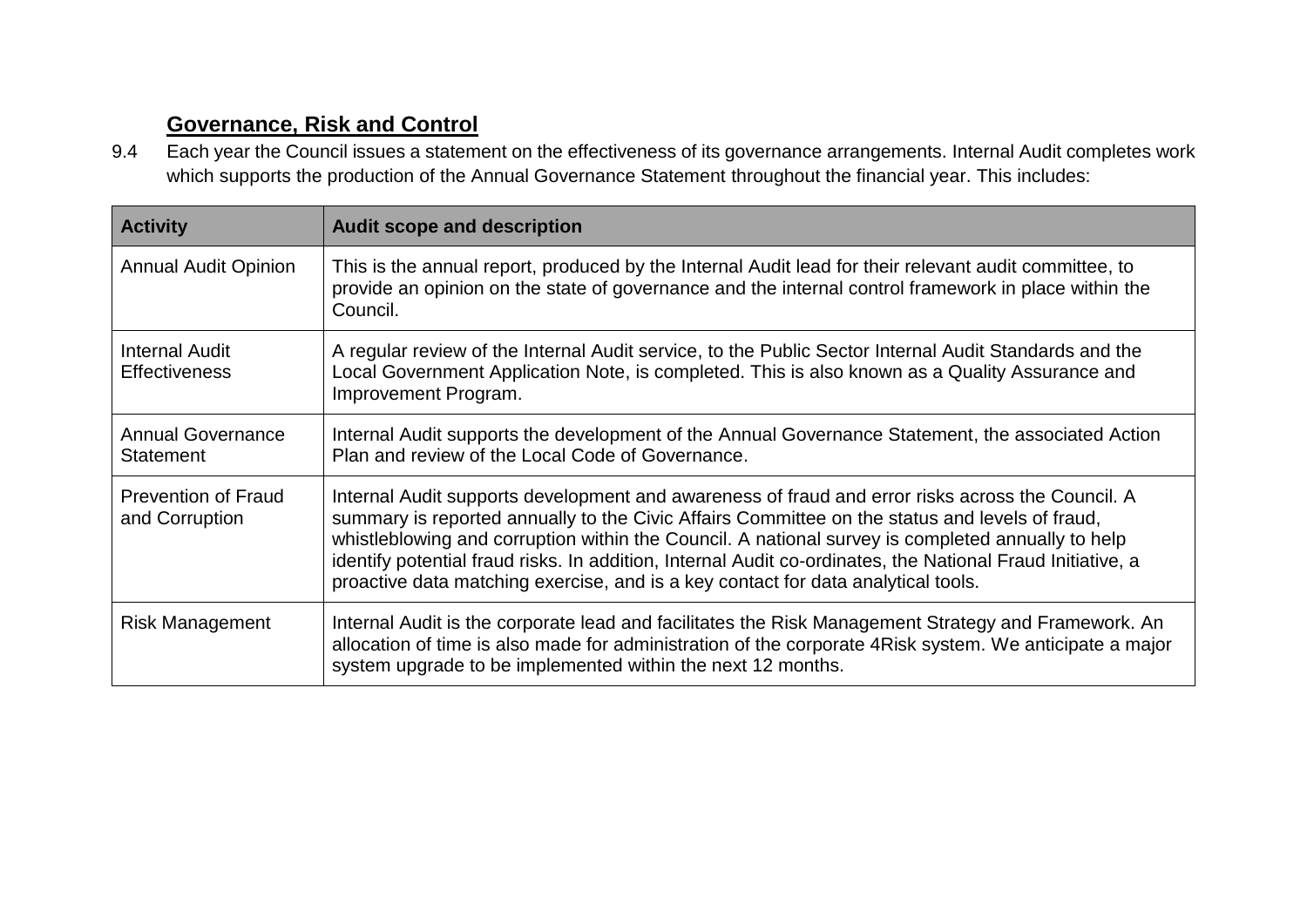### **Other resource provisions**

9.5 Throughout the year, audit activities will include reviews that have not been specified within the Audit Plan, including management requests as a result of changing risks; following up agreed audit actions and completion of audit works from previous plans. Examples include:

| <b>Activity</b>                           | <b>Audit scope and description</b>                                                                                                                                                                                                                           |
|-------------------------------------------|--------------------------------------------------------------------------------------------------------------------------------------------------------------------------------------------------------------------------------------------------------------|
| Carry forward activities                  | A number of reviews continue from the previous plan, due to other activities taking precedence e.g.<br>investigations or corporate projects.                                                                                                                 |
| Follow up provision                       | A number of audits completed in previous years, where there have been concerns identified, are<br>followed up to ensure that agreed recommendations have been implemented.                                                                                   |
| Contingency: requested<br>work / advice / | Internal Audit act as a focal point to assist officers across the Council in providing advice / support in<br>relation to projects; contracts; procurement or general controls.                                                                              |
| irregularities                            | No matter how robust services and processes are, there is always the potential for anomalies to<br>occur. Internal Audit assists by providing pro-active counter fraud work; and reactive work for<br>suspected irregularities and whistleblowing referrals. |
|                                           | An element of time has been set aside to allow for these activities within the plan.                                                                                                                                                                         |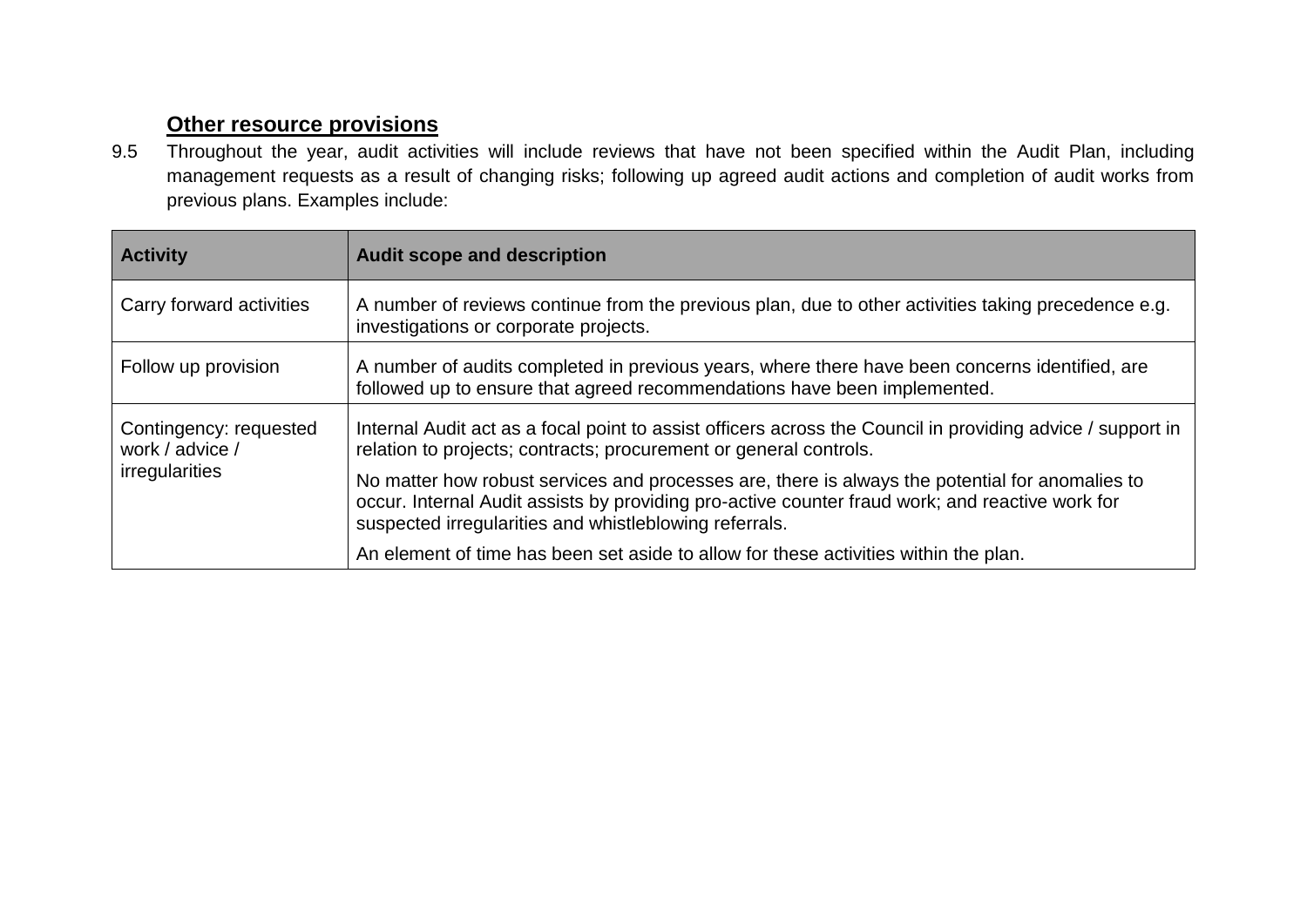# **Appendix B – Progress update and Opinion**

#### $\overline{\mathbf{1}}$ **Introduction**

- 1.1 Management is responsible for the system of internal control and establishes policies and procedures to help ensure that the system is functioning correctly. On behalf of the Civic Affairs Committee, Internal Audit acts as an assurance function by providing an independent and objective opinion on the control environment.
- 1.2 The purpose of this section of the report is to provide an update on the recent work completed by internal audit and report our overall opinion on the control environment. This opinion will in turn be used to inform the Annual Governance Statement which accompanies the Statement of Accounts.
- 1.3 Where appropriate, reports are given an overall opinion based on four levels of assurance. This is based on the evaluation of the control and environment, and the type of recommendations we make in each report. If a review has either "Limited" or "No" assurance, the system is followed up to review if the actions are implemented promptly and effectively. Further information is available in Appendix E – Glossary of terms.

#### **Resources and team update**  $2<sup>1</sup>$

- 2.1 An audit plan is presented at least annually to the Civic Affairs Committee. It is good practice to continually review the plan, to reflect emerging risks, revisions to corporate priorities, and changes to resourcing factors.
- 2.2 The team is currently fully resourced. We have maintained our periodic PSIAS assessments and identified learning and development opportunities for the team in 2022/2023.
- 2.3 At the June 2020 meeting the Committee approved our current approach to an audit plan and that, moving forwards, a six-month plan was the most appropriate approach. This gave us the flexibility to respond to emerging events and deliver an audit plan that added value to the Council.
- 2.4 As anticipated, we have been providing the Council with support on Business Grant stimulus packages. The amount of resource required for this activity has impacted our normal assurance work. However, we are pleased to have still completed audit reviews in the period as this enables us to provide an opinion for the Annual Governance Statement.
- 2.5 Progress of the plan delivery is illustrated on the following pages for information. We previously reported to the Committee in September 2021.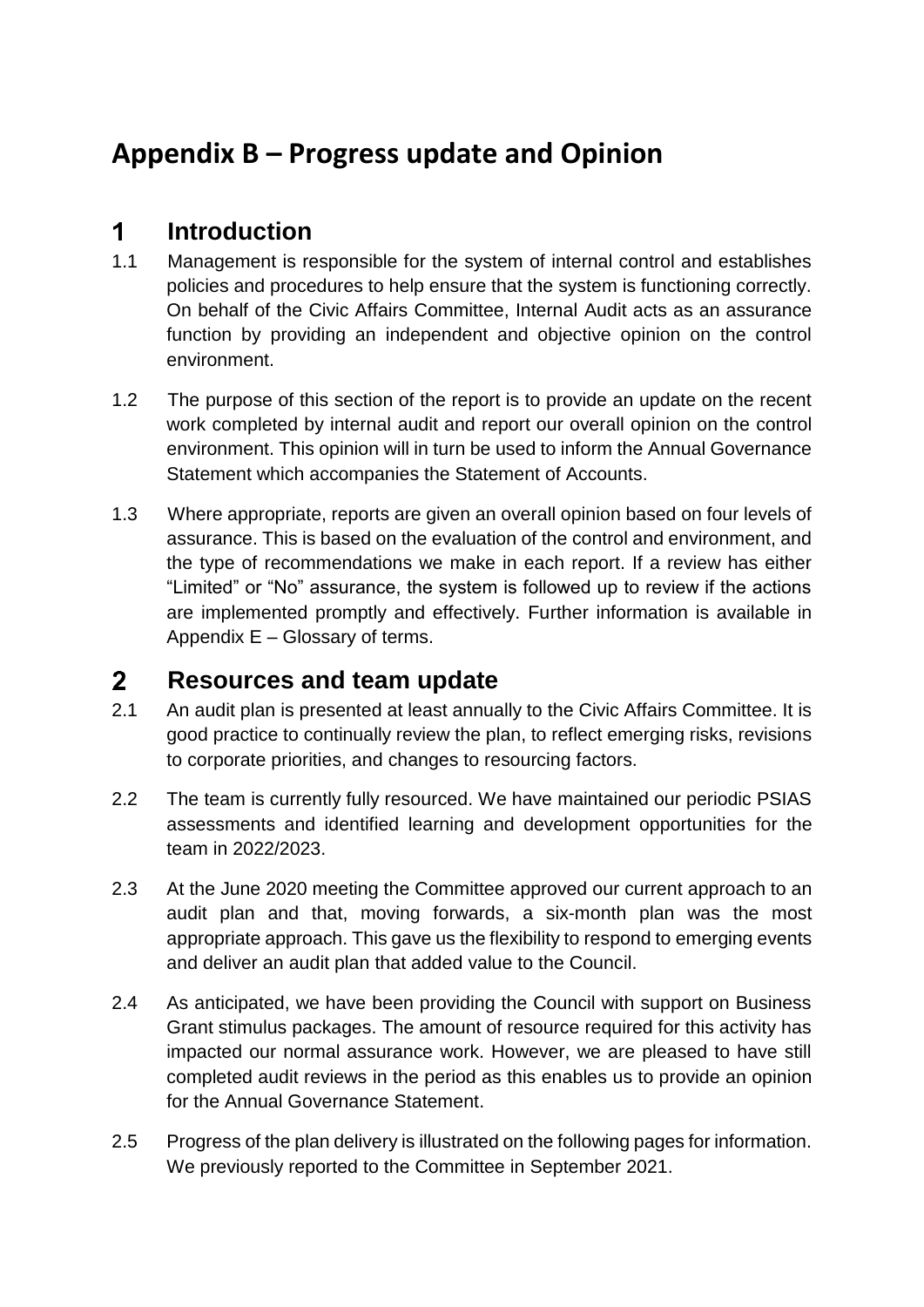#### $3<sup>1</sup>$ **Assurance**

- 3.1 The audit plan enables me to provide an independent opinion on the adequacy and effectiveness of the systems of internal control in place (comprising risk management, corporate governance and financial control). This opinion will inform the Annual Governance Statement.
- 3.2 Our work is carried out to assist in improving control. Management maintains responsibility for developing and maintaining an internal control framework. This framework is designed to ensure that:
	- the Council's resources are utilised efficiently and effectively;
	- risks to meeting service objectives are identified and properly managed; and
	- corporate policies, rules and procedures are adequate, effective and are being complied with.
- 3.3 Assurance is received from a number of sources. These include the work of Internal Audit; assurance from the work of the External Auditor; the Annual Governance Statement together with the Local Code of Corporate Governance and the Risk Management process. This enables a broader coverage of risks and ensures that the totality of the audit, inspection and control functions deployed across the organisation are properly considered in arriving at the overall opinion.
- 3.4 If the audit reviews undertaken identified that the control environment was not strong enough, or was not complied with sufficiently to prevent risks to the organisation, Internal Audit has issued recommendations to further improve the system of control and compliance. Where these recommendations are considered to have significant impact on the system of internal control, the implementation of actions is followed-up by Internal Audit and is reported to Civic Affairs Committee.
- 3.5 It is the opinion of the Head of Shared Internal Audit that, taking into account all available evidence, reasonable assurance may be awarded over the adequacy and effectiveness of the Council's overall internal control environment, governance and risk management arrangements. This remains at a similar level to the previous period, based on the outcomes of our work, however we recognise the risks and challenges that the Council has faced with recent global events and the potential impact this has on the control environment. Consequently, our ongoing audit plan now features Resilience and Recovery as one of our key themes.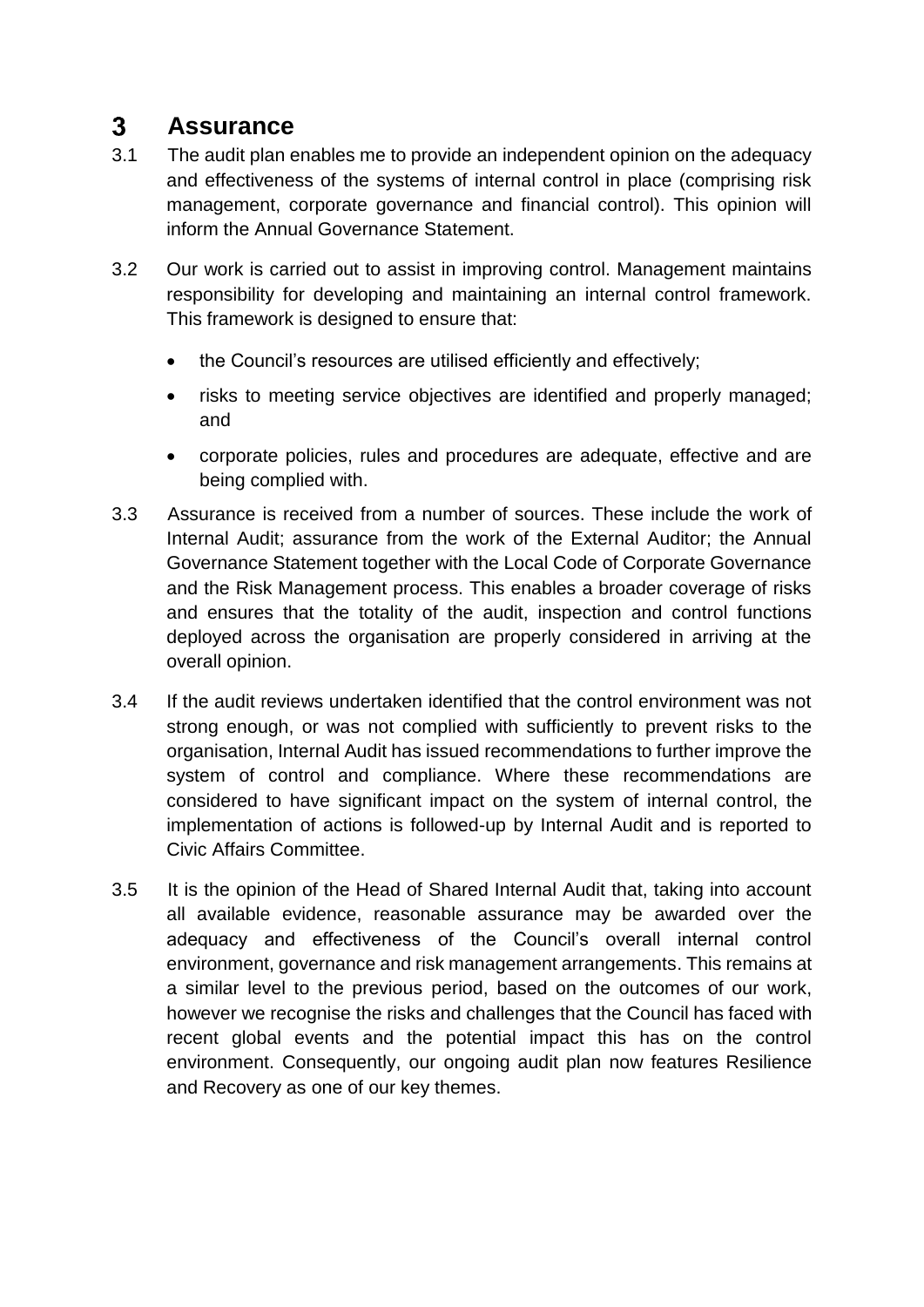#### $\overline{\mathbf{4}}$ **Independence and Objectivity**

- 4.1 It is important that the Internal Audit service is sufficiently independent to provide an objective annual opinion. We safeguard against any potential ethical threats by preparing an Internal Audit Code of Ethics, which is presented to the Committee annually.
- 4.2 During the past year there has not been any impairment in independence or objectivity to the Head of Shared Internal Audit or the service itself.

#### 5 **Added Value Services**

- 5.1 Although our primary responsibility is to give an annual assurance opinion it is also important that the Internal Audit service adds value to the organisation.
- 5.2 There needs to be a firm focus on assisting the organisation to meet its aims and objectives and on working in an innovative and collaborative way with managers to help identify new ways of working that will bring about service improvements and deliver efficiencies. Examples of how we have done this during the year include providing advice / input to support a number of projects and key working groups, such as supporting the Business Grants process.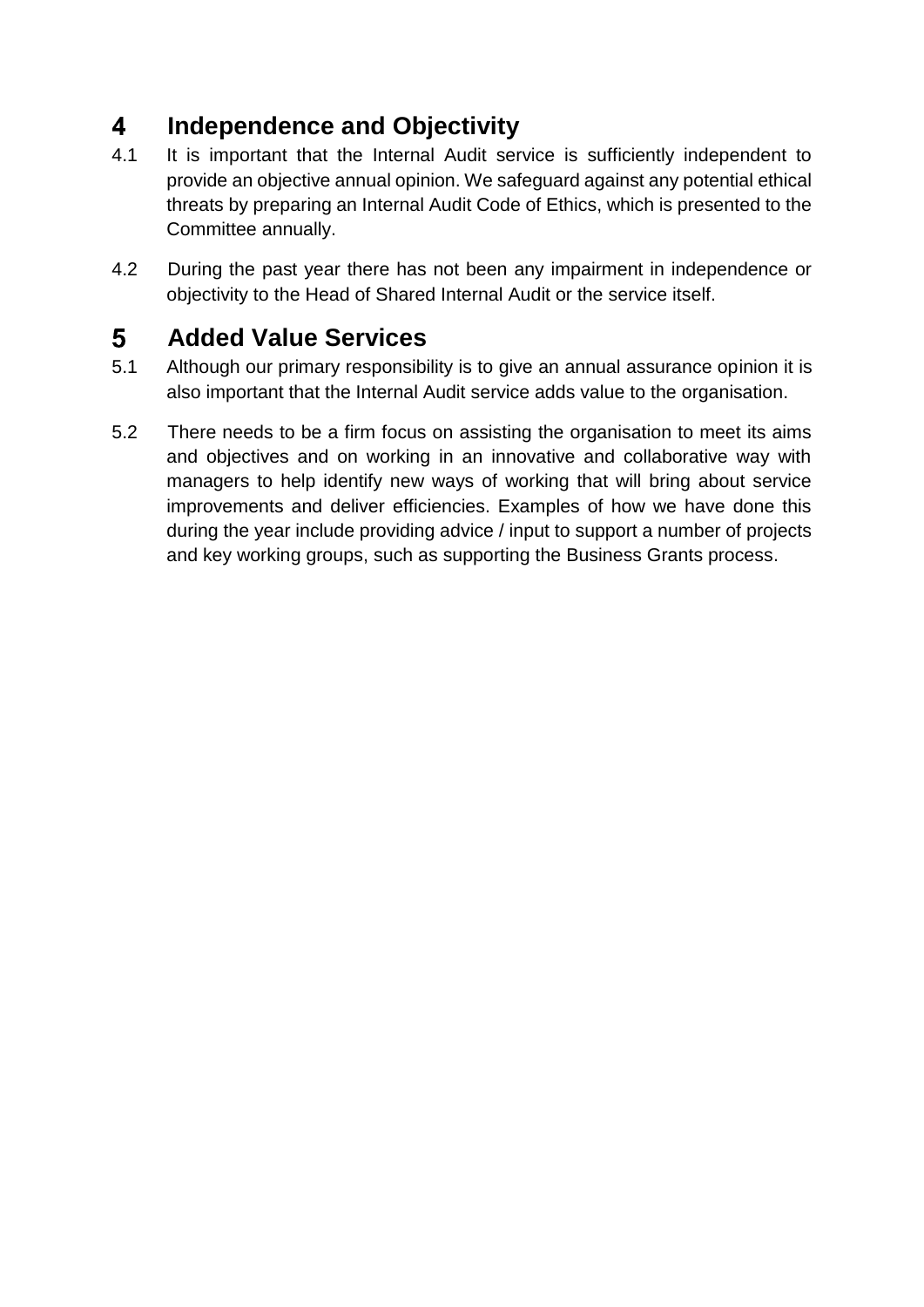#### **Progress against the plan**  $6\phantom{1}$

The following table summarises reviews with an audit opinion which have reached completion since our previous update to the Committee in September 2021.

| Audit                                            | Assurance and actions                                                                              |                                                        | Summary of report and actions                                                                                                                                                                                                                                                                                                                                                                                                                                                                                                                                                                                                    |
|--------------------------------------------------|----------------------------------------------------------------------------------------------------|--------------------------------------------------------|----------------------------------------------------------------------------------------------------------------------------------------------------------------------------------------------------------------------------------------------------------------------------------------------------------------------------------------------------------------------------------------------------------------------------------------------------------------------------------------------------------------------------------------------------------------------------------------------------------------------------------|
| <b>Risk</b><br>Management<br>Strategy<br>KIL     | <b>Assurance:</b><br>Current:<br>Previous:<br><b>Actions:</b><br>Critical<br>High<br>Medium<br>Low | Reasonable<br>Reasonable<br>0<br>0<br>0<br>$\mathbf 0$ | We completed a review of the Risk Management Framework to professional<br>standards. This helped inform a review of the Risk Management Strategy,<br>which was approved by the Civic Affairs Committee.<br>We provided the Committee with an update of the improvement program at<br>the February 2022 meeting.                                                                                                                                                                                                                                                                                                                  |
| Fleet<br>$m$ anagement $-$<br>fuel cards<br>IIIX | <b>Assurance:</b><br>Current:<br>Previous:<br><b>Actions:</b><br>Critical<br>High<br>Medium<br>Low | Limited<br>New review<br>0<br>6                        | We reviewed the policies, procedures, and processes around the fuel card<br>system, and reviewed the contract. We also undertook data analytics to<br>highlight trends and potential risks.<br>Our review concluded that the contract is complete, in-line with market<br>norms, and affords the Council the protections required.<br>We identified opportunities to improve the management of cards, receipt<br>retention, authorisation, and the monitoring of contract performance, and<br>card expenditure. This will help to reduce risk exposure and we will follow-<br>up the implementation of the actions in 2022/2023. |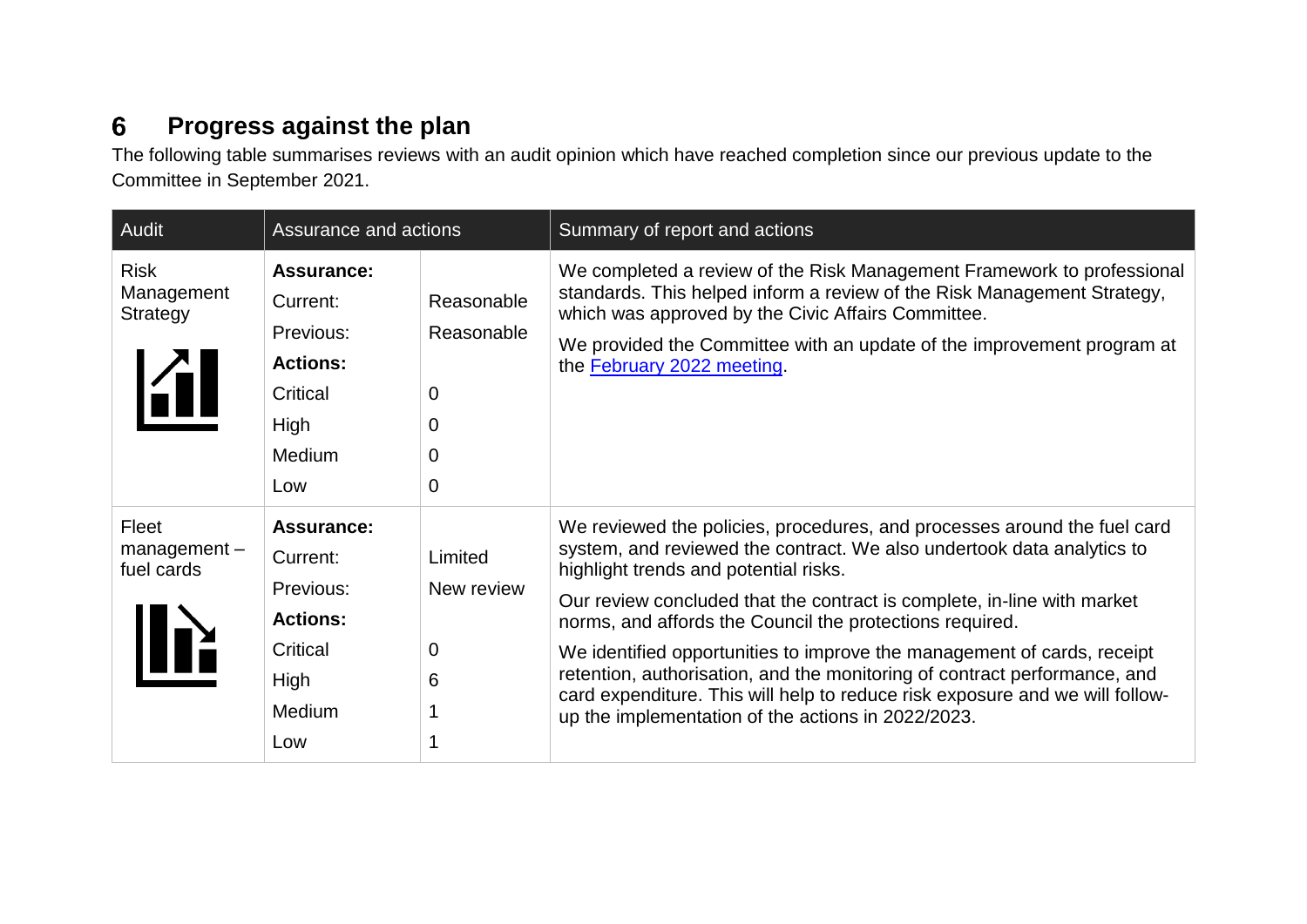| Audit                                  | Assurance and actions                                                                                     |                                        | Summary of report and actions                                                                                                                                                                                                                                                                                                                                                                                                                                                                                                                                                                                                                                                                                                                                                                                                                                                               |
|----------------------------------------|-----------------------------------------------------------------------------------------------------------|----------------------------------------|---------------------------------------------------------------------------------------------------------------------------------------------------------------------------------------------------------------------------------------------------------------------------------------------------------------------------------------------------------------------------------------------------------------------------------------------------------------------------------------------------------------------------------------------------------------------------------------------------------------------------------------------------------------------------------------------------------------------------------------------------------------------------------------------------------------------------------------------------------------------------------------------|
| Carbon<br>management -<br>Data Quality | <b>Assurance:</b><br>Current:<br>Previous:<br><b>Actions:</b><br><b>Critical</b><br>High<br>Medium<br>Low | Full<br>Reasonable<br>0<br>0<br>0<br>0 | The Council collates annual energy consumptions and fuel usage data, and<br>converts these into tonnes of CO2 emissions, to demonstrate how it is<br>reducing carbon emissions. This information is then reported to members in<br>the Annual Greenhouse Gas report and used to complete the Authority's<br>annual carbon emissions data submission to the Department for Business,<br>Energy and Industrial Strategy (BEIS).<br>We completed a data quality check, which included reviewing the accuracy<br>of data input, and that all calculations and formulae were correct. Data was<br>also verified back to available source data. Feedback was provided where<br>data was incorrect, the appropriate corrections were completed, and the<br>revised data sets were subsequently rechecked. This provides assurance<br>that the data was reliable.<br>There were no actions arising. |
| <b>VAT</b>                             | <b>Assurance:</b><br>Current:<br>Previous:<br><b>Actions:</b><br>Critical<br>High<br><b>Medium</b><br>Low | Full<br>New review<br>0<br>0<br>3<br>0 | We reviewed the policies and processes of the Finance team regarding<br>VAT, held meetings with key Officers to discuss the operations and potential<br>issues with VAT accounting at the Council, and conducted sample testing of<br>invoices to determine whether or not they were coded correctly.<br>Our review considered three main areas: the partial exemption, awareness<br>of changes in VAT accounting, day-to-day accounting practices for VAT and<br>concluded that controls were working well.                                                                                                                                                                                                                                                                                                                                                                                |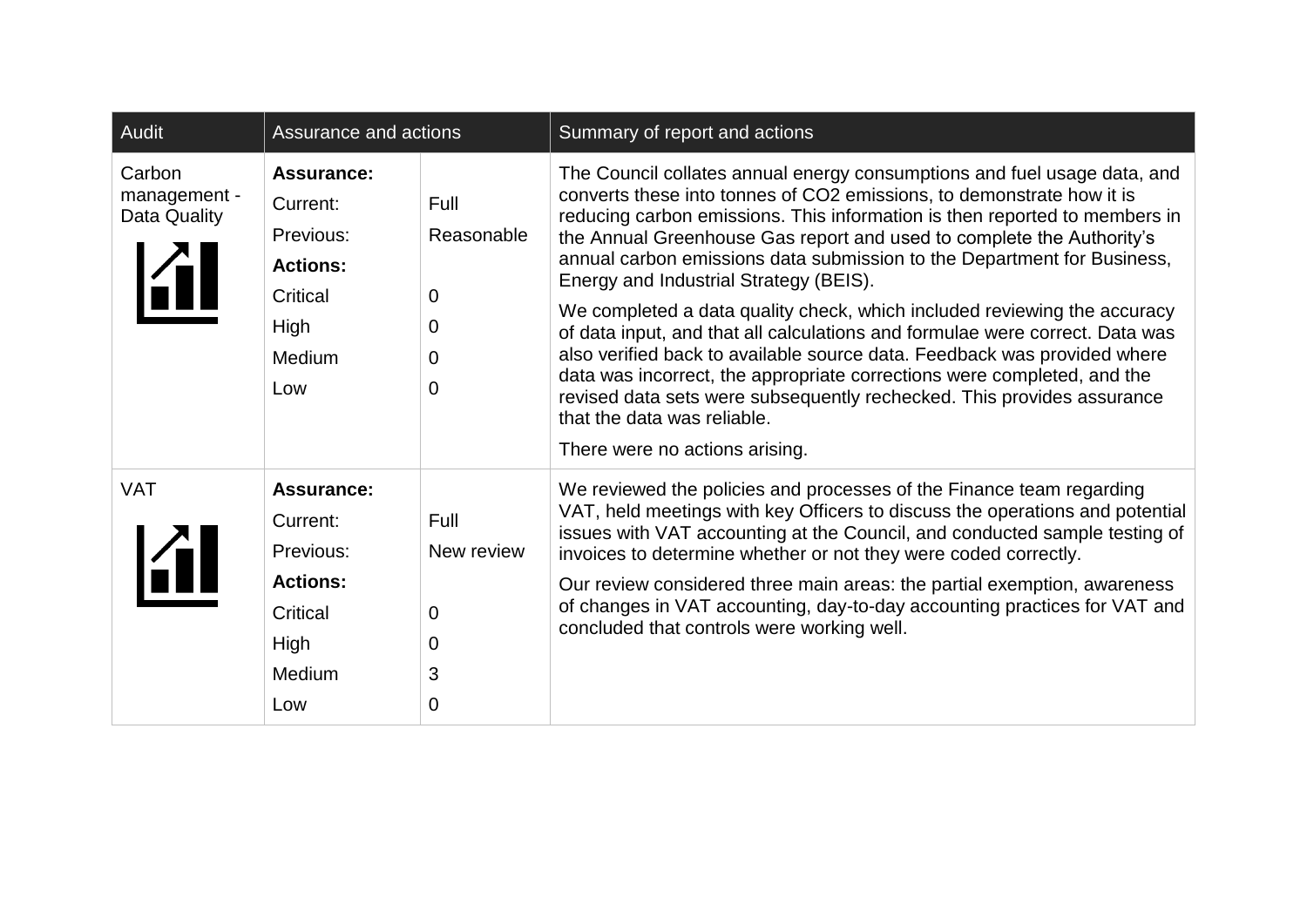| Audit                                                            | Assurance and actions                                                                                            |                                        | Summary of report and actions                                                                                                                                                                                                                                                                                                                                                                                                                                                                                                                                                                                                        |
|------------------------------------------------------------------|------------------------------------------------------------------------------------------------------------------|----------------------------------------|--------------------------------------------------------------------------------------------------------------------------------------------------------------------------------------------------------------------------------------------------------------------------------------------------------------------------------------------------------------------------------------------------------------------------------------------------------------------------------------------------------------------------------------------------------------------------------------------------------------------------------------|
| Grant<br>assurance -<br><b>Disabled</b><br><b>Facility Grant</b> | <b>Assurance:</b><br>Current:<br>Previous:<br><b>Actions:</b><br>Critical<br><b>High</b><br><b>Medium</b><br>Low | Full<br>Reasonable<br>0<br>0<br>0<br>0 | Central Government funding is allocated to the County Councils as part of<br>the Better Care Fund. A proportion of this is allocated to District Councils to<br>enable them to carry out improvements to housing stock, and for disabled<br>adaptations.<br>The review provides assurance to both the Council, plus the County Council<br>and Central Government, as part of the grant certification process set by the<br>Ministry of Housing, Communities and Local Government (MHCLG).                                                                                                                                            |
| Grant<br>Assurance<br><b>PPAS</b>                                | <b>Assurance:</b><br>Current:<br>Previous:<br><b>Actions:</b><br><b>Critical</b><br>High<br>Medium<br>Low        | Full<br>New review<br>0<br>0<br>0<br>0 | We have completed Post Payment Assurance Sampling (PPAS) reviews for<br>the Department for Business, Energy & Industrial Strategy (BEIS) for the<br>following Business Grant Schemes: Christmas Support Payment for Wet<br>Led Pubs<br>While it is not possible to completely eradicate the risk of fraud, this review<br>provided assurance that adequate checks were undertaken to ensure<br>recipients were eligible with the scheme conditions, and appropriate checks<br>were made to minimise the risk of fraud and error.<br>Further PPAS reviews will be completed for the remaining Business Grant<br>Schemes in 2022/2023. |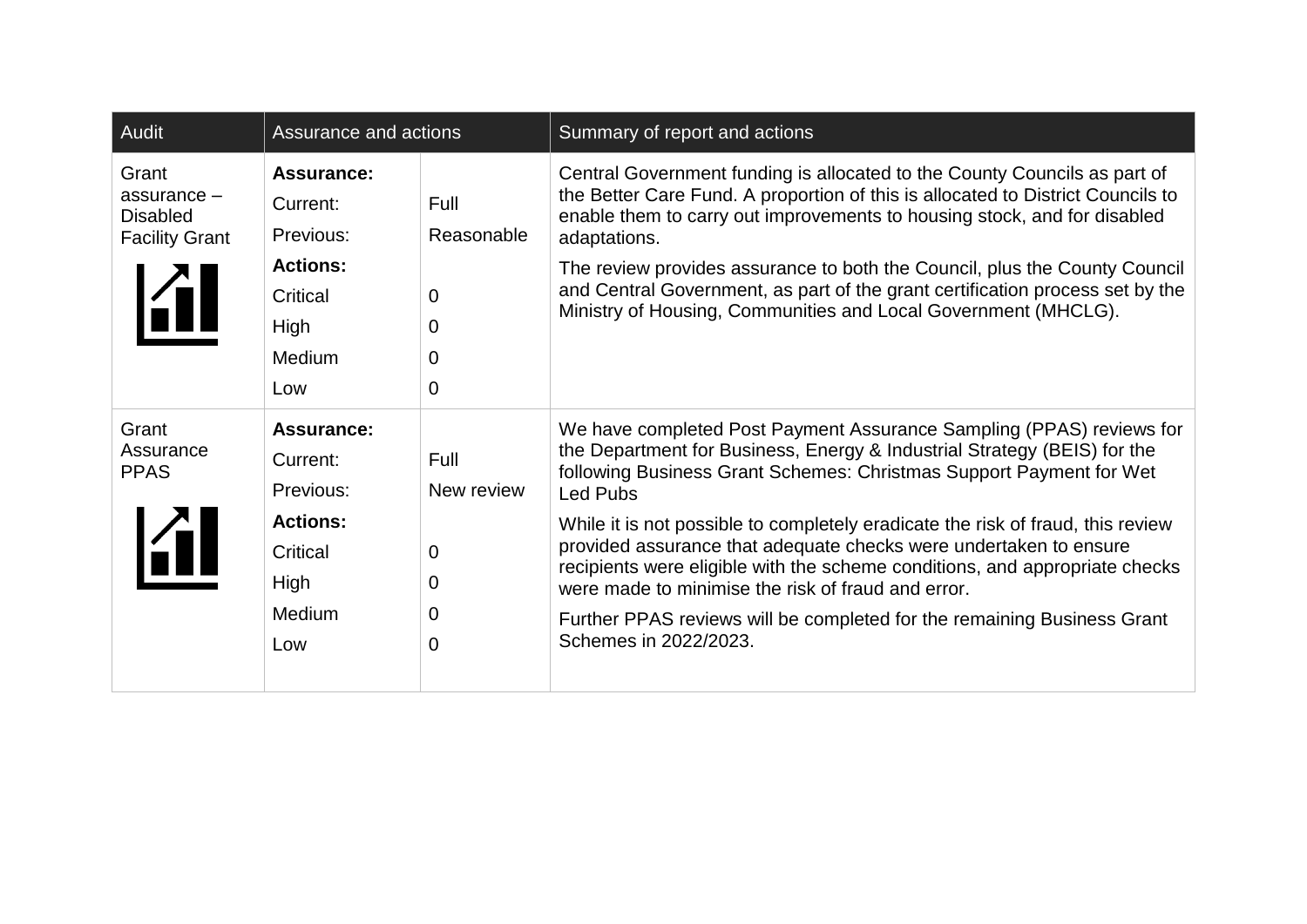#### $\overline{7}$ **Counter fraud and corruption update**

### **National Fraud Initiative**

- 7.1 The Council participates in a national data matching service known as the National Fraud Initiative (NFI), which is run by the Cabinet Office. Data is extracted from Council systems for processing and matching. It flags up inconsistencies in data that may indicate fraud and error, helping councils to complete proactive investigation. Nationally it is estimated that this work has identified £1.69 billion of local authority fraud, errors and overpayments since 1996. Historically this process has not identified significant levels of fraud and error at Cambridge City Council, and this provides assurance that internal controls continue to operate effectively.
- 7.2 We have continued to work on the 2020/2021 exercise and have recently uploaded new datasets for the Business Grant Schemes to supplement our own data matching.

#### 8 **Other audit and assurance activity**

### **Business Grants**

- 8.1 The team has been assisting the Council with delivery of Central Government funded Business Grant schemes. This work has included undertaking fraud and error risk assessments, so that we can proactively advise on the design of low friction controls.
- 8.2 To help safeguard the public purse and ensure that funds are provided to legitimate applicants, we have maintained a post-assurance plan, which sets out checks and tests.
- 8.3 We are utilising government recommended tools to check applicants for compliance with scheme eligibility. In addition, we have also designed our own local assurance tools, and this has helped us to proactively prevent some applications that were non-compliant with the regulations.
- 8.4 We have completed assurance reporting to Central Government and also worked with Counter Fraud agencies to share intelligence on areas of fraud risk.
- 8.5 The work helps the Council to have assurance that it has taken proportionate and effective controls to mitigate the risk of fraud and error.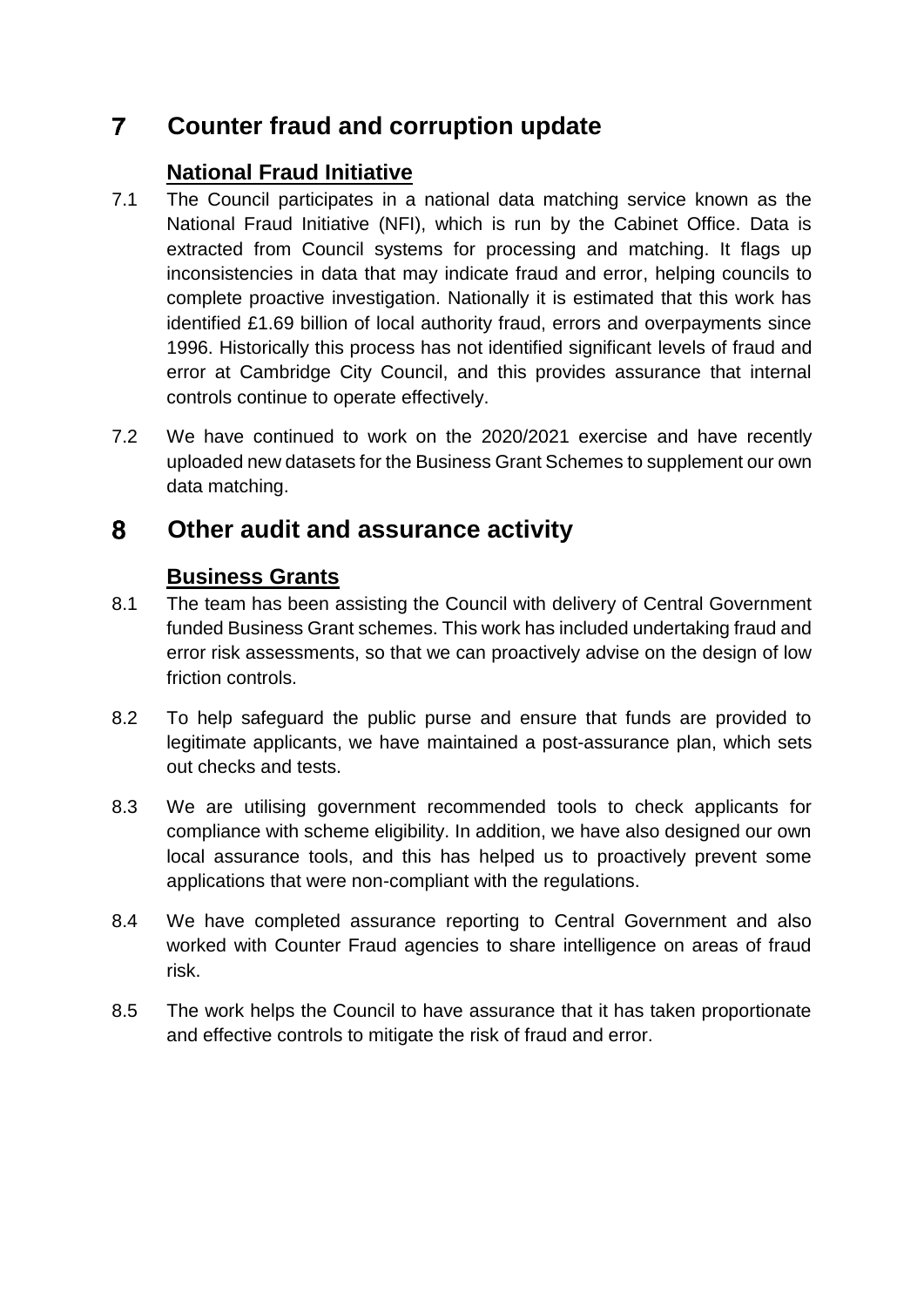### **Public Sector Internal Audit Standards**

- 8.6 The Public Sector Internal Audit Standards (PSIAS) require that Internal Audit develops and maintains a quality assurance and improvement programme that covers all aspects of the Internal Audit activity. External assessments must be conducted at least once every five years by a qualified, independent assessor. In 2018 CIPFA independently verified that we "**Generally Conform**" with the Public Sector Internal Audit Standards (PSIAS) and the accompanying Local Government Application Note (LGAN).
- 8.7 We completed our annual internal review process which provides assurance that we continue to meet the standards. We recognise that the impact of Covid-19 has meant that, while we have completed a reasonable volume of audit work, the breadth of coverage has reduced in comparison to previous years. This can potentially reduce our ability to provide a comprehensive annual opinion on the overall control environment. Consequently, the risk of not complying with the standards has significantly increased, although we expect the risk to be reduced as we return to more normal ways of working. We have been responding to guidance issued by our professional bodies, undertaking pandemic related risk assessments, and adapting our assurance approach to help maintain compliance with the standards.

### **Governance**

8.8 We facilitated the review of the Annual Governance Statement, and the Local Code of Governance, which accompanies the Statement of Accounts.

### **Risk management**

- 8.9 We have continued to provide support on the identification of risks and controls and have commenced a review of the Risk Management Framework.
- 8.10 We led a review of the Risk Management Strategy and provided the Civic Affairs Committee with updates on the progress of our improvement program.

#### 9 **Conclusion**

- 9.1 The work carried out by the Internal Audit Team conforms to the Public Sector Internal Audit Standards.
- 9.2 A continuous risk-based audit plan is completed, providing assurance. The team also provides added value consulting activities such as providing advice and fraud and error activities.
- 9.3 The audit work completed has provided sufficient coverage to enable Internal Audit to form an opinion on the internal control environment, governance and risk management arrangements. There is Reasonable assurance awarded during the year, and this remains at a similar level to the previous period.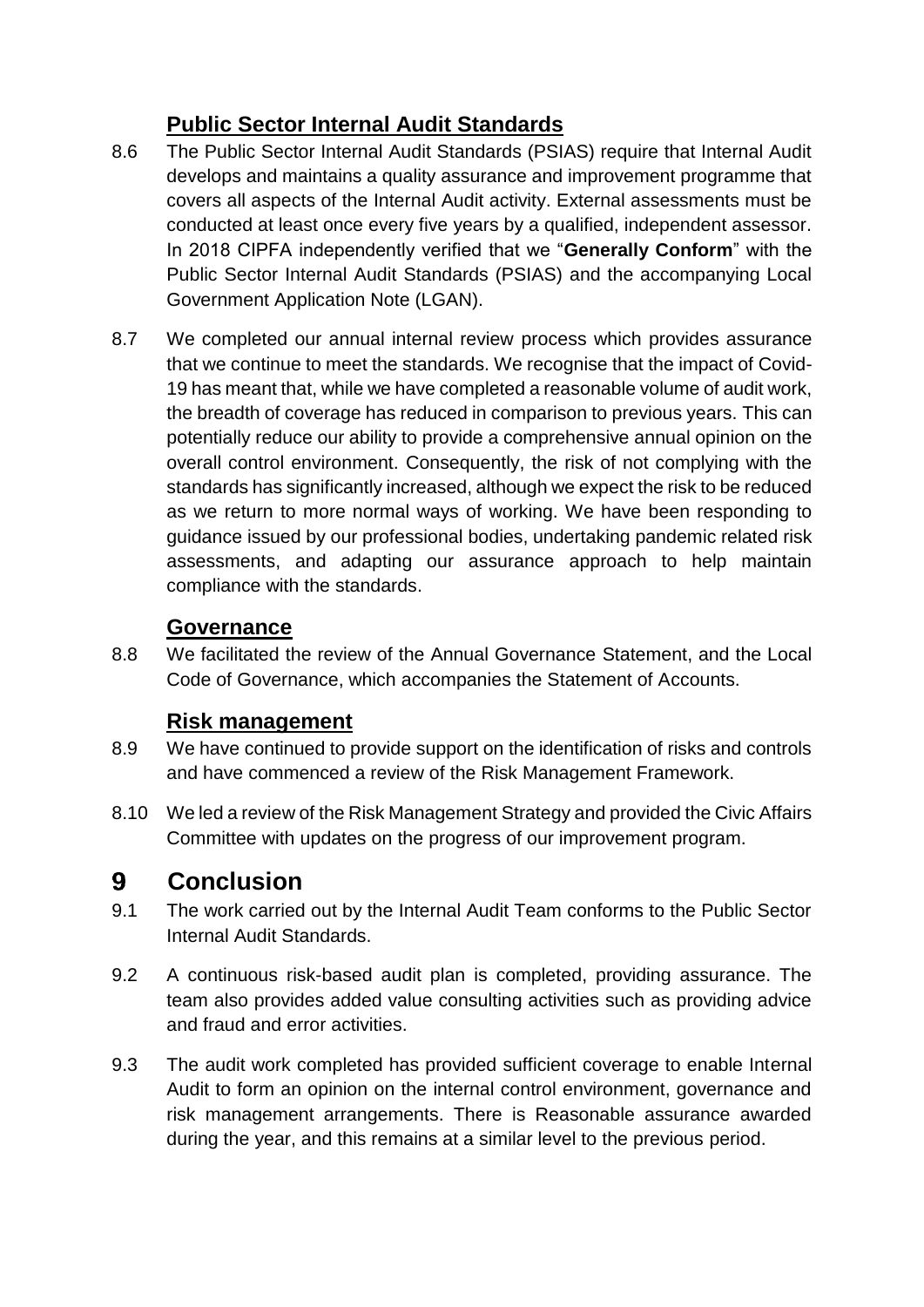# **Appendix C – Internal Audit Charter**



Our vision:

**To enhance and protect organisational value by providing risk-based and objective assurance, advice and insight.**

May 2023

Next Review: By February 2024

Version Control: 1.05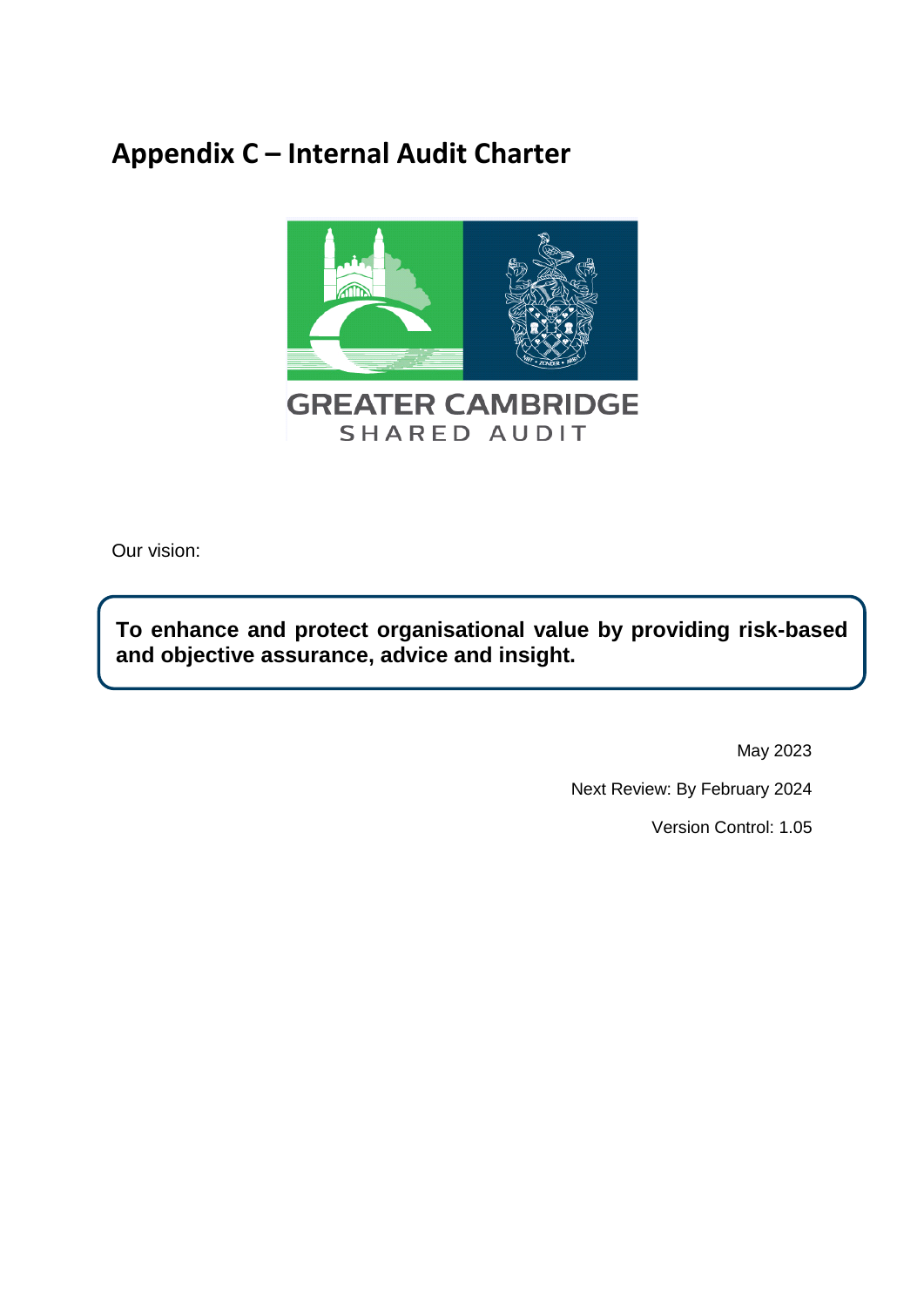#### $\mathbf 1$ **INTRODUCTION**

- 1.1 Organisations in the UK public sector have historically been governed by an array of differing internal audit standards. The Public Sector Internal Audit Standards (the PSIAS), which took effect from the 1 April 2013, and are based on the mandatory elements of the Institute of Internal Auditors (IIA) International Professional Practices Framework (IPPF) now provide a consolidated approach to promoting further improvement in the professionalism, quality, consistency, transparency and effectiveness of Internal Audit across the whole of the public sector.
- 1.2 The Standards have been revised from 1 April 2017 to reflect the latest changes in the IPPF. In addition the PSIAS are supported by a Local Government Application Note (LGAN), published by the Chartered Institute of Public Finance and Accountancy to provide relevant sectoral requirements guidance.
- 1.3 The PSIAS require that all aspects of Internal Audit operations are acknowledged within an Audit Charter that defines the purpose, authority and responsibilities of the service provision. The Charter therefore establishes the position of the service within the Council; its authority to access records, personnel and physical properties relevant to the performance of engagements; in addition to defining the scope of Internal Audit activities. There is also an obligation under the PSIAS for the Charter to be periodically reviewed and presented to the relevant audit committee, the Section 151 Officer and senior management. This Charter will therefore be revisited annually to confirm its ongoing validity and completeness, and be circulated in accordance with the requirements specified above.

#### $2<sup>1</sup>$ **PURPOSE**

2.1 In accordance with the PSIAS, Internal Auditing is defined as:

*"An independent, objective assurance and consulting activity designed to add value and improve an organisation's operations. It helps an organisation accomplish its objectives by bringing a systematic, disciplined approach to evaluate and improve the effectiveness of risk management, control and governance processes."*

2.2 However, it should also be appreciated that the existence of Internal Audit does not diminish the responsibility of senior management to establish appropriate and adequate systems of internal control and risk management. Internal Audit is not a substitute for the functions of senior management, who should ensure that Council activities are conducted in a secure, efficient and well-ordered manner with arrangements sufficient to address the risks which might adversely impact on the delivery of corporate priorities and objectives.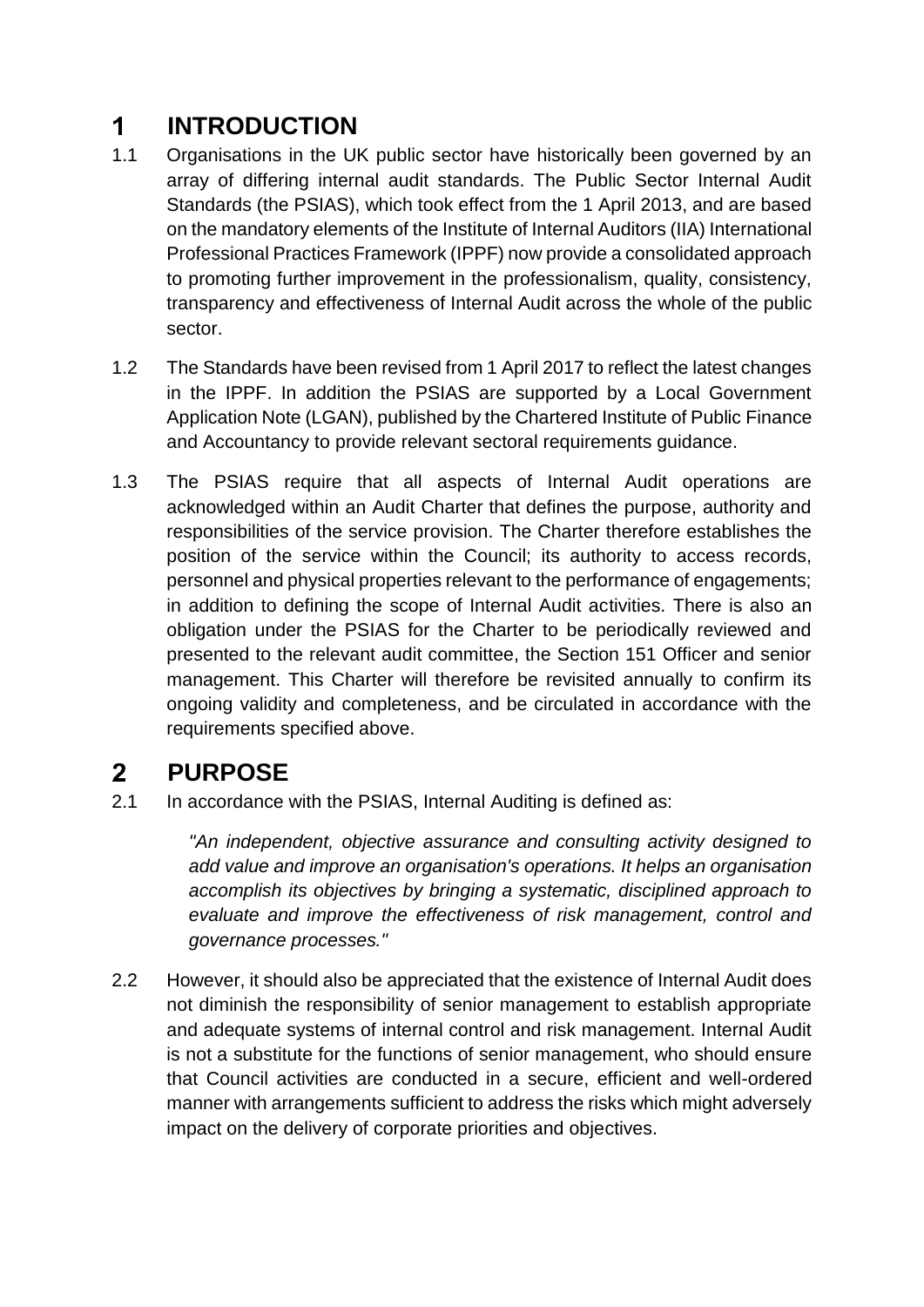#### $3<sup>1</sup>$ **AUTHORISATION**

3.1 The requirement for an Internal Audit Service is outlined within the Accounts and Audit Regulations 2015<sup>1</sup>, which state that

> *"A relevant authority must undertake an effective internal audit to evaluate the effectiveness of its risk management, control and governance processes, taking into account public sector internal auditing standards or guidance."*

- 3.2 There are additional requirements placed upon the Chief Audit Executive (see Section 4: Organisation and Relationships), to fulfil all aspects of CIPFA's Statement on the Role of the Head of Internal Audit in Public Sector Organisations, with Internal Audit primarily responsible for carrying out an examination of the accounting, financial and other operations of the Council, under the independent control and direction of the Section 151 Officer.
- 3.3 The internal audit activity, with strict accountability for confidentiality and safeguarding records and information, is authorised to have full, free, and unrestricted access to any and all of the organisation's:
	- Records, documents and correspondence (manual and electronic) relating to any financial and other transactions;
	- Physical properties, i.e. premises and land, plus cash, stores or any other Council property; and
	- Personnel requiring and receiving such explanations as are necessary concerning any matter under examination and generally assisting the Internal Audit activity in fulfilling its roles and responsibilities.
- 3.4 Such access shall be granted on demand and shall not be subject to prior notice, although in principle, the provision of prior notice will be given wherever possible and appropriate, unless circumstances dictate otherwise.

#### $\overline{\mathbf{4}}$ **ORGANISATION AND RELATIONSHIPS**

4.1 Within the PSIAS, the terms 'Chief Audit Executive,' 'Board' and 'Senior Management' are used to describe key elements of the organisation's governance, and the ways in which they interact with Internal Audit. The PSIAS require that the terms are defined in the context of the governance arrangements in each public sector organisation, in order to safeguard the independence and objectivity of Internal Audit. The following interpretations are applied, so as to ensure the continuation of the current relationships between Internal Audit and other key bodies at the Council.

<sup>1</sup> <sup>1</sup> [http://www.legislation.gov.uk/uksi/2015/234/pdfs/uksi\\_20150234\\_en.pdf](http://www.legislation.gov.uk/uksi/2015/234/pdfs/uksi_20150234_en.pdf)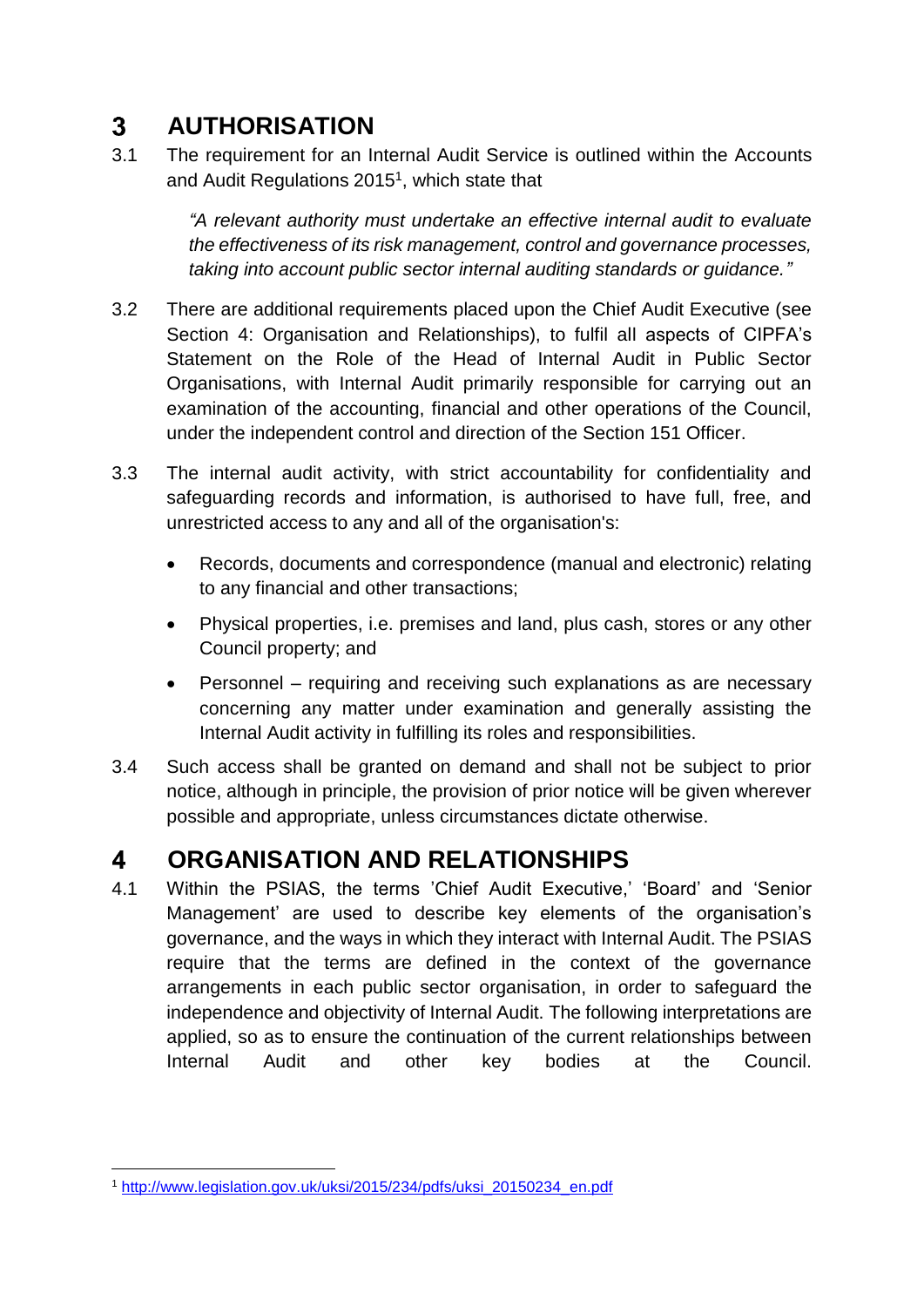The following terms are explained:

- Chief Audit Executive
- Board
- Senior Management
- External Audit
- Other Internal Audit Service Providers
- Other External Review and Inspection Bodies

### **Chief Audit Executive**

4.2 The Chief Audit Executive is the Head of Shared Internal Audit Service (HoSIAS), part of a shared management arrangement between Cambridge City Council (CCC) and South Cambridgeshire District Council (SCDC). The HoSIAS reports to the relevant S151, and has access to the Chief Executive should it be required.

### **Board**

- 4.3 The 'Board' oversees the work of Internal Audit. It will be the relevant audit committee of the Council, known as Civic Affairs Committee (CCC) and the Audit and Corporate Governance Committee (SCDC), which has been established as part of its corporate governance arrangements. The Committee is responsible for the following with reference to Internal Audit:
	- Internal Audit Plans;
	- Progress and performance against plans;
	- Annual Audit Opinion; and
	- Compliance with standards.
- 4.4 Internal Audit will work closely with the committee to facilitate and support its activities.

### **Senior Management**

4.5 In the context of ensuring effective liaison between Internal Audit and senior officers, Internal Audit has regular access to Directors and Heads of Service. 'Senior Management' for the purposes of this Charter are the Leadership Team and the Senior Management Team (CCC) and the Leadership Team and Corporate Management Team (SCDC).

### **External Audit**

4.6 Internal Audit aims to minimise any potential duplication of work and determine the assurance that can be placed on the respective work of the two parties. Our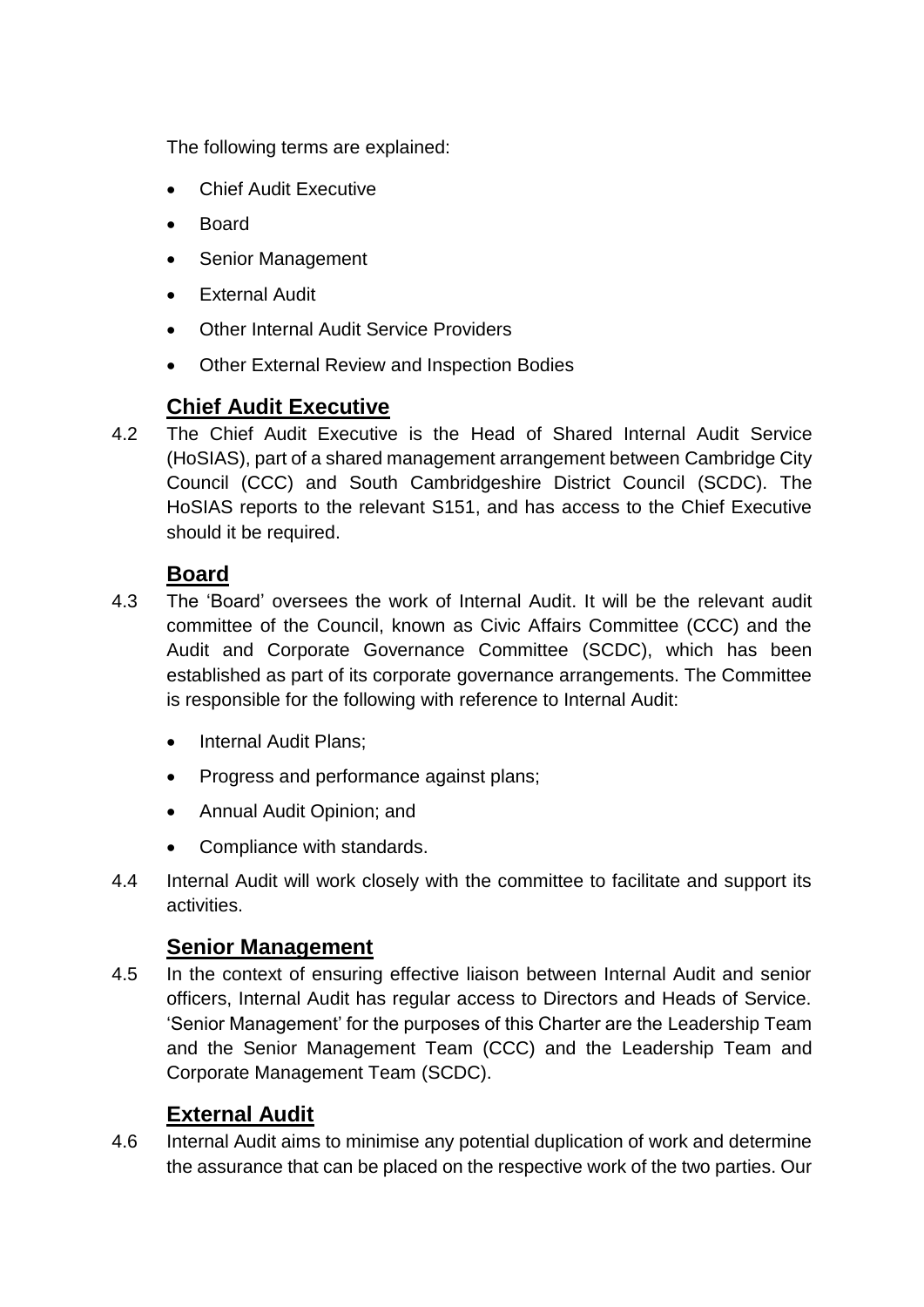audit plans and reports are shared with the appointed external auditor, Ernst and Young.

### **Other Internal Audit Service Providers**

4.7 Internal Audit will also liaise with other Council's Internal Audit Service providers, where shared service arrangements exist. In such cases, a dialogue will be opened with each Council's equivalent Chief Audit Executive to agree a way forward regarding the future auditing regime.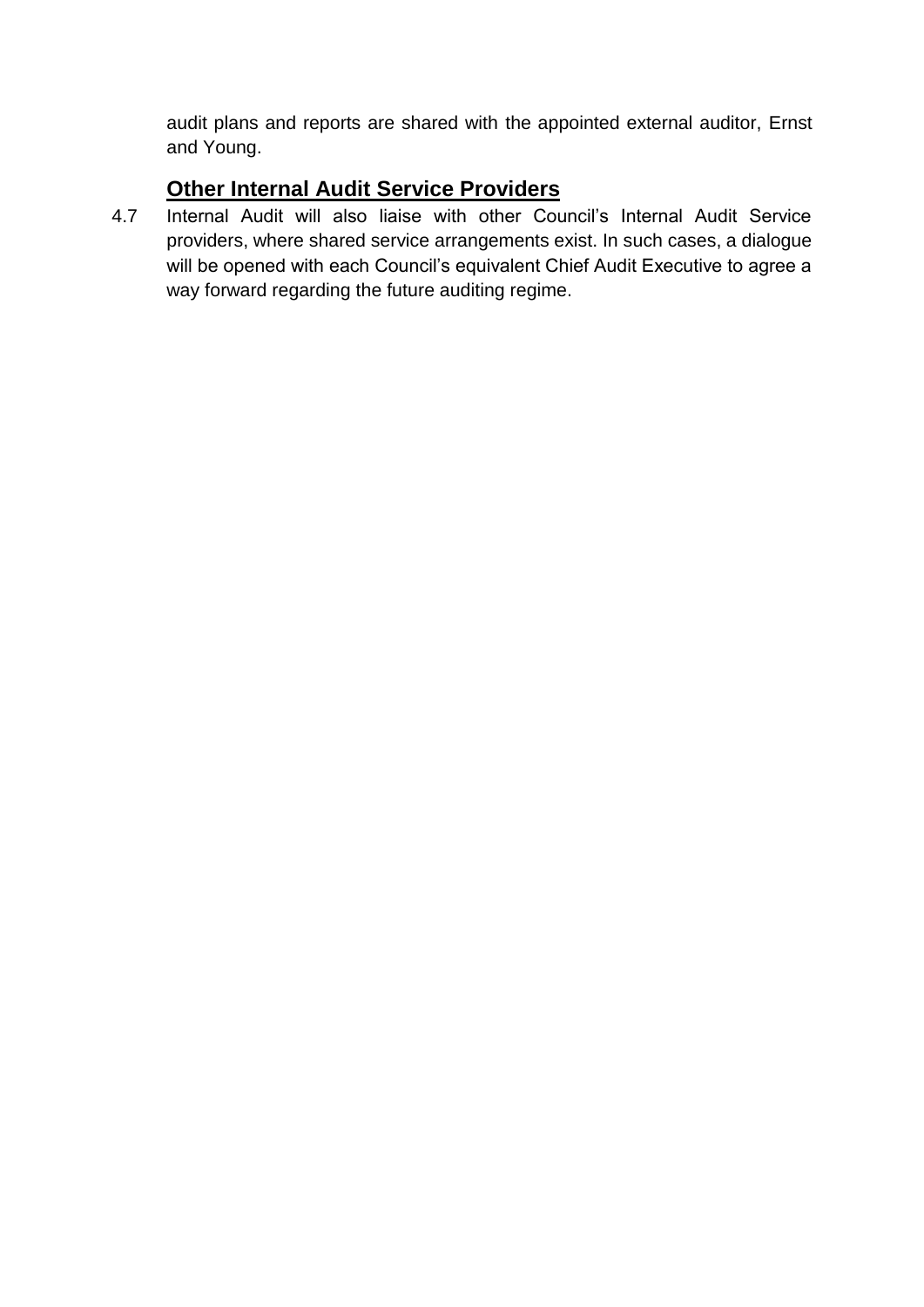### **Other External Review and Inspection Bodies**

4.8 Internal Audit will co-operate with all external review and inspection bodies that are authorised to assess and evaluate the activities of the Council, to determine compliance with regulations, standards or targets. Internal Audit will, wherever possible, utilise third party assurances arising from this work.

#### **OBJECTIVES AND SCOPE**  $5<sup>5</sup>$

- 5.1 The provision of assurance services is the primary role of Internal Audit and there is a duty of care on the Chief Audit Executive to give an annual internal audit opinion based on an objective assessment of the framework of governance, risk management and control. This responsibility to evaluate the governance framework far exceeds examination of controls applying to the Council's core financial systems. Instead, Internal Audit is required to scrutinise the whole system of risk management, internal control and governance processes established by management.
- 5.2 Internal Audit also has a secondary role, whereby it will provide consultancy services which are advisory in nature and generally performed at the request of the Council to facilitate improved governance, risk management and control, and potentially contribute to the annual audit opinion.
- 5.3 A risk-based Audit Plan will be developed each year to determine an appropriate level of audit coverage to generate an annual audit opinion, which can then be used to assist with the formulation of the Annual Governance Statement. Moreover, audit work performed will seek to enhance the Council's overall internal control environment. In the event of deficiencies in arrangements being identified during audit assignments, Internal Audit will put forward recommendations aimed at improving existing arrangements and restoring systems of internal control to a satisfactory level, where relevant.
- 5.4 In accordance with the PSIAS, the Internal Audit Service will evaluate and contribute to the improvement of:
	- The design, implementation and effectiveness of the organisation's ethics related objectives, programmes and activities.
	- The effectiveness of the Council's processes for performance management and accountability.
	- The Council's IT governance provisions in supporting the organisation's corporate priorities, objectives and strategies.
	- The Council's risk management processes in terms of significant risks being identified and assessed; appropriate risk responses being made that align with the organisation's risk appetite, the capturing and communicating of risk information in a timely manner, and its use by staff, senior management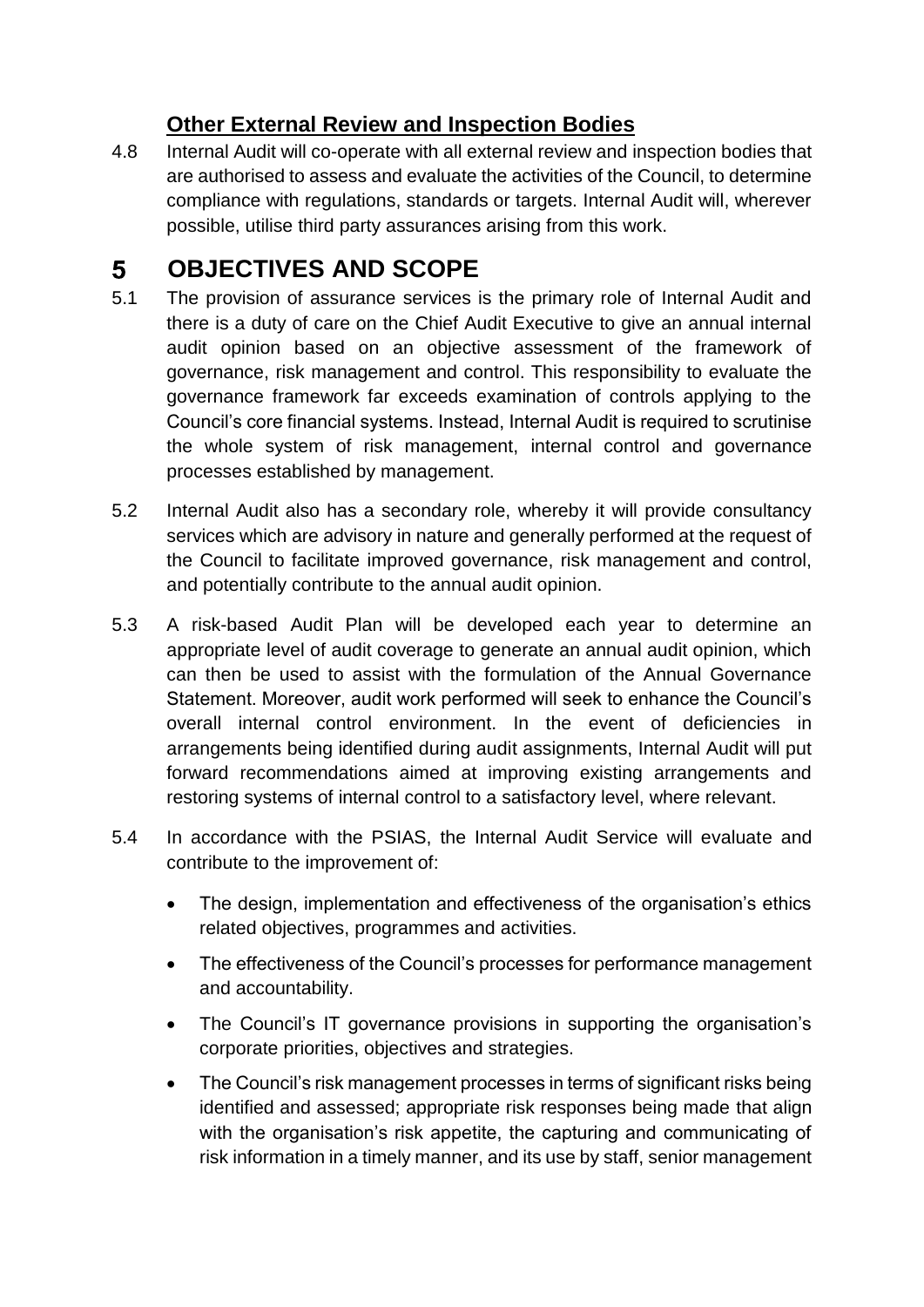and members to carry out their responsibilities and inform decision making generally.

- The provisions developed to support achievement of the organisation's strategic objectives and goals.
- The systems formulated to secure an effective internal control environment.
- The completeness, reliability, integrity and timeliness of management and financial information.
- The systems established to ensure compliance with legislation, regulations, policies, plans, procedures and contracts, encompassing those set by the Council and those determined externally.
- The systems designed to safeguard Council assets and employees.
- The economy, efficiency and effectiveness with which resources are used in operations and programmes at the Council.
- 5.5 In addition to the areas recorded above, where Internal Audit will give input to their continuing enhancement; the Service will also provide support to the Section 151 Officer with responsibility for the probity and effectiveness of the Authority's financial arrangements and internal control systems.
- 5.6 Managing the risk of fraud and corruption is the responsibility of management. However, as part of the scope of Internal Audit, it will be alert in all its work to the risks and exposures that could allow fraud or corruption to occur and will monitor the extent and adequacy of risk controls built into systems by management, sharing this information with External Audit and other corporate investigators.
- 5.7 In the course of delivering services encompassing all the elements stated above, should any significant risk exposures and control issues subsequently be identified, Internal Audit will report these matters to senior management, propose action to resolve or mitigate these, and appraise the Committee of such situations.
- 5.8 Risk Management is the responsibility of Officers and Members. Internal Audit is a member of the Risk Management Group at both Councils; providing advice on the development of proportionate mitigation and actions. At CCC Internal Audit is also the Strategic Lead for Risk Management and facilitates the Risk Management Strategy and Framework. Management are still responsible for identifying, managing and mitigating risks within their services. This approach does is consistent with best practice set out by the IIA.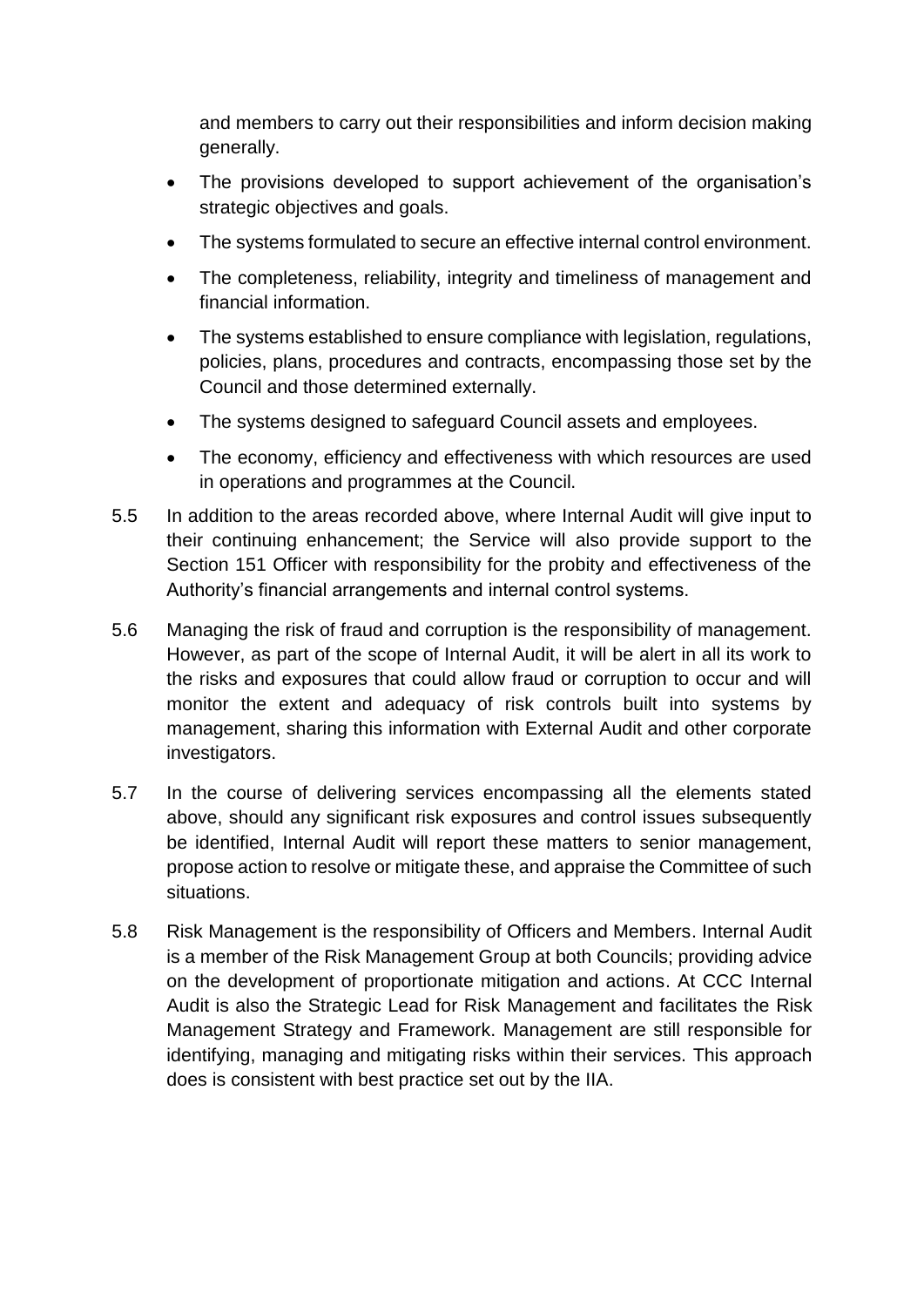#### $6<sup>1</sup>$ **INDEPENDENCE**

- 6.1 Internal Audit operates within an organisational framework that preserves the independence and objectivity of the assurance function, and ensures that Internal Audit activity is free from interference in determining the scope of internal auditing, performing work and communicating results. The framework allows the HoSIAS direct access to and the freedom to report unedited, as deemed appropriate, to the Committee, the Chief Executive, Section 151 Officer and Senior Management.
- 6.2 Internal Audit has no operational responsibilities or authority over any of the activities that they are required to review. As a consequence, they do not develop procedures, install systems, prepare records, or engage in any other activity, which would impair their judgement. In addition, Internal Auditors will not assess specific operations for which they were previously responsible, and objectivity is presumed to be impaired if an Internal Auditor provides assurance services for an activity for which they had responsibility within the previous 12 months. Internal Auditors may however provide consulting services relating to operations over which they had previous responsibility. The HoSIAS will confirm to the Committee, at least annually, the organisational independence of the Internal Audit activity.

#### $\overline{7}$ **PROFESSIONAL STANDARDS**

- 7.1 Internal Auditors operate in accordance with the PSIAS and LGAN. The Internal Auditors are also governed by the policies, procedures, rules and regulations established by the Council. These include, but are not limited to, Financial Regulations and Contract Standing Orders, the Anti-Fraud and Corruption Policy and the Code of Conduct. Similarly, the Council's Internal Auditors will be aware of external bodies' requirements and all legislation affecting the Council's activities.
- 7.2 The Council's Internal Auditors will additionally adhere to the Code of Ethics as contained within the PSIAS. Internal Auditors will also demonstrate due professional care in the course of their work and consider the use of technologybased audit and other data analysis techniques, wherever feasible and considered beneficial to the Council. All working arrangements and methodologies, which will be followed by the Internal Auditors, are set out in the Audit Manual.

#### 8 **AUDIT RESOURCES**

8.1 The HoSIAS will be professionally qualified (CCAB, CMIIA or equivalent) and have wide internal audit management experience, to enable them to deliver the responsibilities of the role.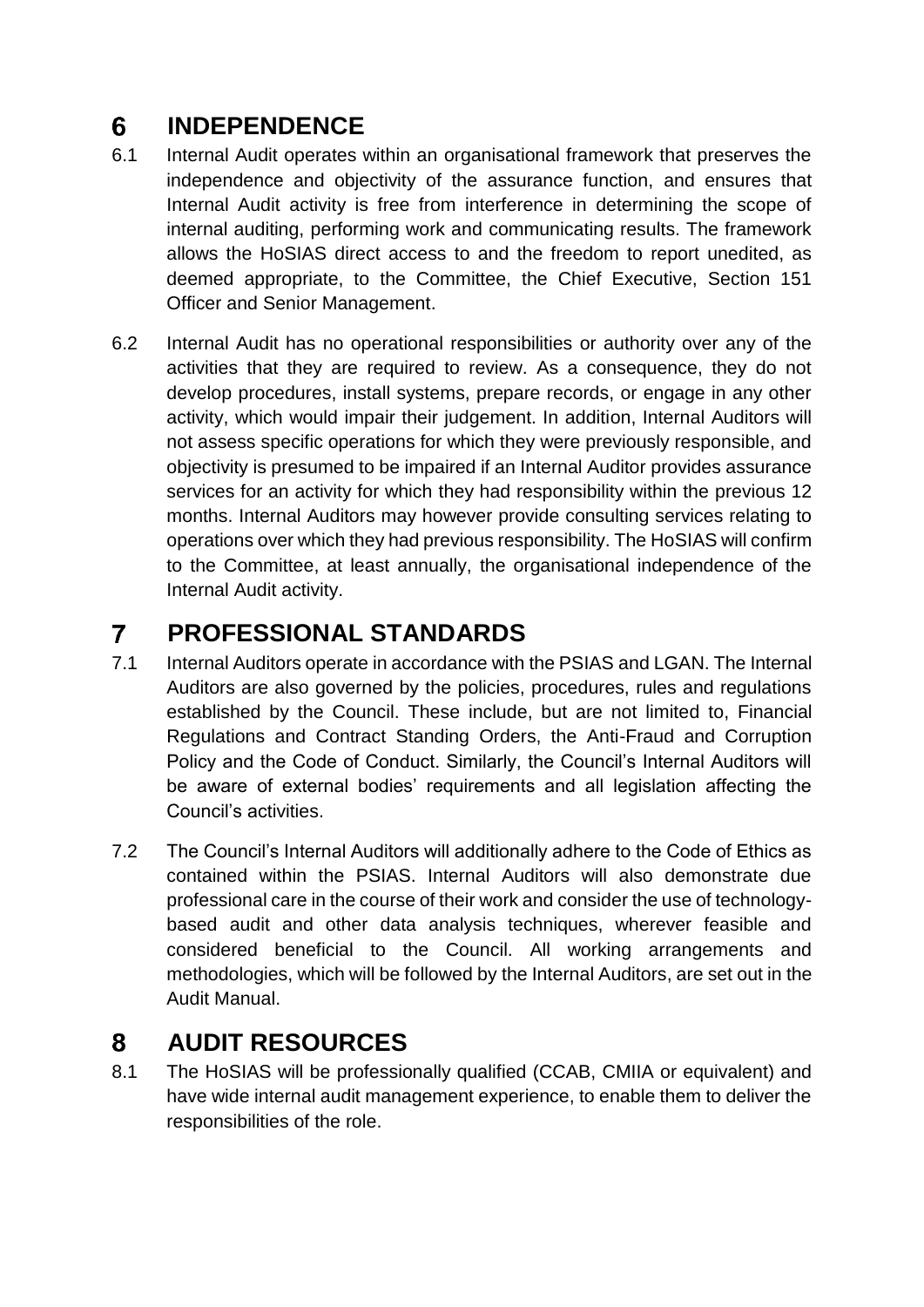8.2 The HoSIAS will ensure that the Internal Audit Service has access to staff that have an appropriate range of knowledge, skills, qualifications and experience to deliver requisite audit assignments. The type of reviews that will be provided in year include systems reviews, consultancy input to new / modified systems, and special investigations. In the event of special investigations being required, there is limited contingency in the Audit Plans to absorb this work. However, additional resources may need to be made available to the Internal Audit Service when such input is necessary.

#### $9<sup>°</sup>$ **AUDIT PLANNING**

- 9.1 The HoSIAS will develop an audit strategy, together with agile audit plans and a summary of audit coverage using a risk-based methodology. This will take into account documented corporate and operational risks, as well as any risks or concerns subsequently notified to Internal Audit by senior management. This will be consulted with Senior Management prior to being taken forward to the Committee for final endorsement.
- 9.2 Any difference between the plan and the resources available will be identified and reported to the Committee. It will outline the assignments to be carried out and the broad resources and skills required to deliver the plan. It will provide sufficient information for the Council to understand the areas to be covered and for it to be satisfied that sufficient resources and skills are available to deliver the plan. Areas included in the audit plan are highlighted in Table 1.

| TABLE 1: AUDIT ACTIVITIES        |                                        |
|----------------------------------|----------------------------------------|
| Core system assurance work       | Departmental specific reviews          |
| Governance, Risk and Control     | Follow up activity                     |
| <b>Corporate Plan Objectives</b> | Internal advice on risks, controls and |
| <b>Cross Cutting audits</b>      | procedures                             |

9.3 The audit plan will be kept under review to identify any amendment needed to reflect changing priorities and emerging risks. It will be flexible, containing an element of contingency to accommodate assignments which could not have been readily foreseen. However, on occasions, specific audit requests take precedence over the original audit plan and will be required as additional work rather than as a replacement. Resources, such as specialist or additional auditors may be required to supplement this.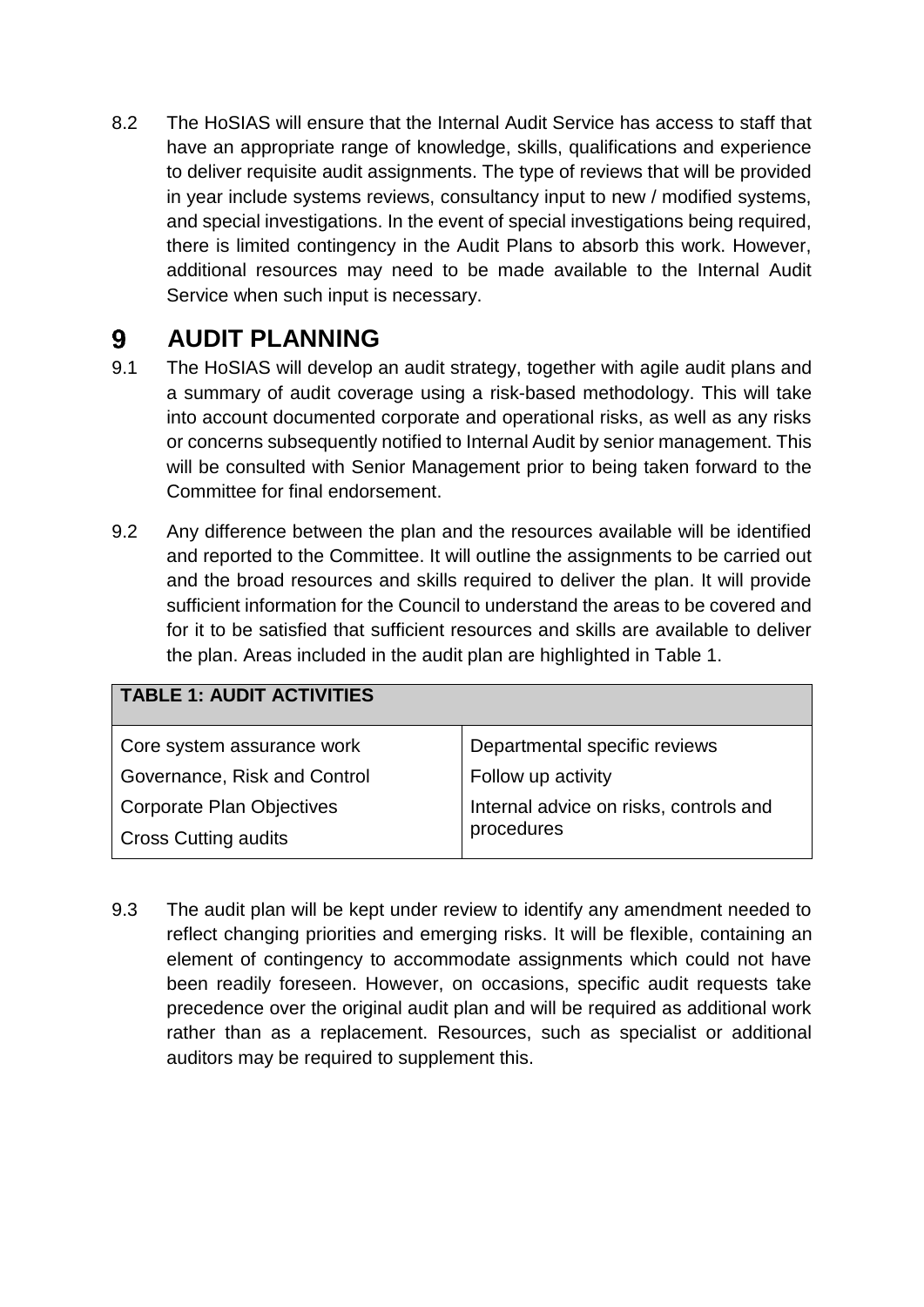#### $10<sup>°</sup>$ **REPORTING**

- 10.1 The process followed for completing each audit is set out in Table 2.
- 10.2 Upon completion of each audit assignment, where appropriate, an Internal Audit report will be prepared that:
	- Provides an opinion on the risks and controls of the area reviewed, and this will contribute to the annual opinion on the internal control environment, which, in turn, informs the Annual Governance Statement; and
	- Provides a formal record of points arising from the audit and management responses to issues raised, to include agreed actions with implementation timescales.
- 10.3 Exit meetings are accommodated enabling management to discuss issued Draft Audit Reports. Accountability for responses to Internal Audit recommendations lies with the Chief Executive, Directors, and / or Heads of Service, as appropriate, who can either, accept and implement guidance given or formally reject it. However, if audit proposals to strengthen the internal control environment are disregarded and there are no compensating controls justifying this course of action, an audit comment will be made in the Final Audit Report, reiterating the nature of the risk that remains and recognising that management has chosen to accept this risk. Furthermore, depending on the severity of the risk, the matter may be escalated upwards and drawn to the attention of the **Committee.**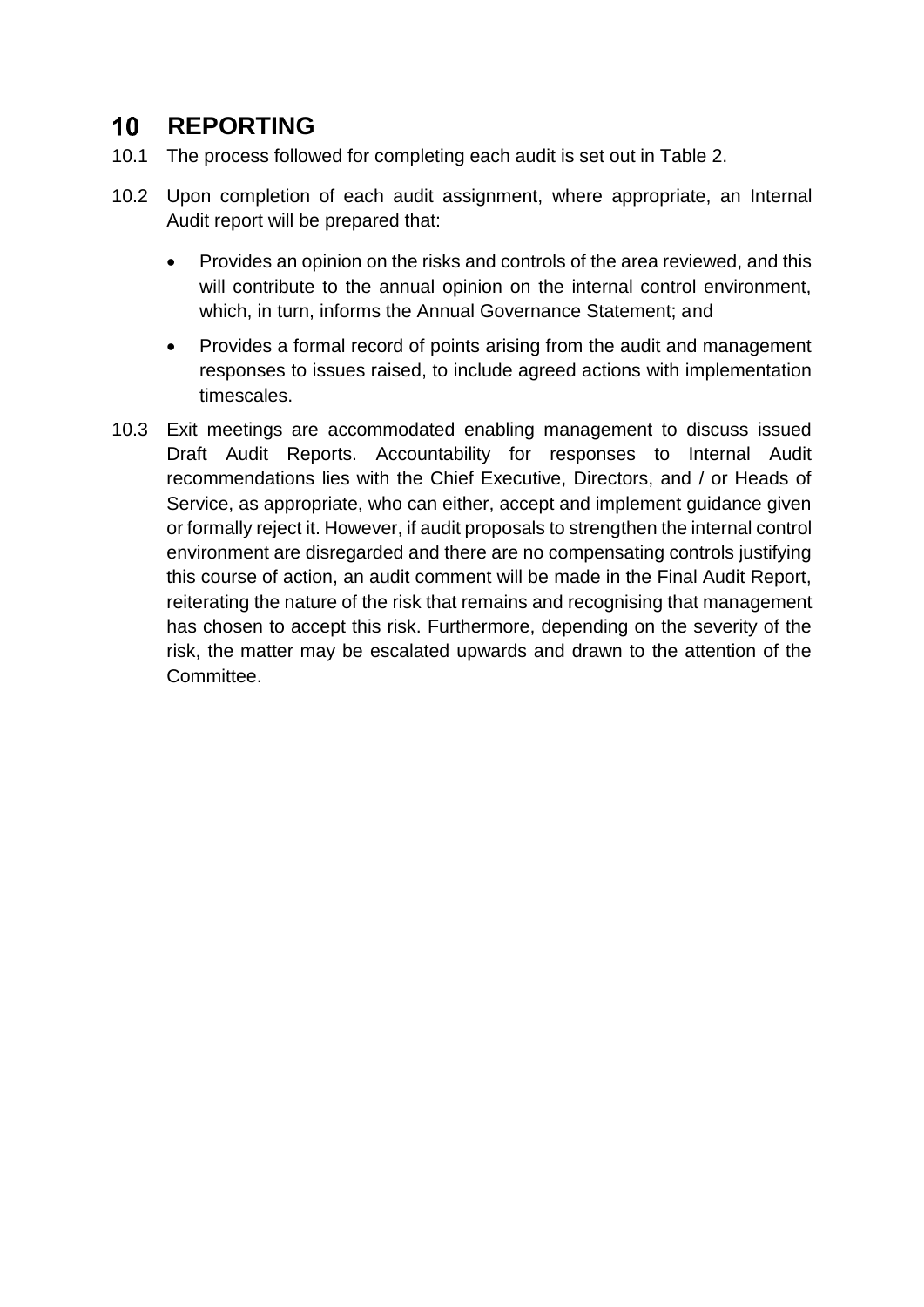| <b>TABLE 2: WORKING ARRANGEMENTS DURING AUDITS</b> |                                                                                                                                                                                                     |
|----------------------------------------------------|-----------------------------------------------------------------------------------------------------------------------------------------------------------------------------------------------------|
| <b>Stage</b>                                       | <b>Commentary</b>                                                                                                                                                                                   |
| <b>Audit Brief</b>                                 | Set up and agreed with manager(s)                                                                                                                                                                   |
| <b>Fieldwork</b>                                   | Assignment undertaking including interviews, testing.                                                                                                                                               |
| <b>Exit Meeting</b>                                | At conclusion of fieldwork, issues raised for reporting (if not already<br>provided during course of fieldwork).                                                                                    |
| Draft report                                       | Produced following completion of fieldwork / exit meeting. Head of<br>Service / Line Manager to formally respond including acceptance<br>of actions together with timescale proposals to implement. |
| <b>Final Report</b>                                | Internal Audit incorporates all management comments within the<br>report and re-issue as a final. The report will be distributed in<br>accordance with agreed protocols (see Table 4).              |

- 10.4 It is important that following production of each audit report, there is prompt dialogue between managers and Internal Audit so that findings can be discussed, actions identified to remedy any weaknesses and finally an agreed timescale to rectify them. Internal Audit will monitor implementation and report any gaps to senior management.
- 10.5 Internal Audit reports include actions which are agreed with management and prioritised, plus an overall assurance opinion. These are explained further on the next page.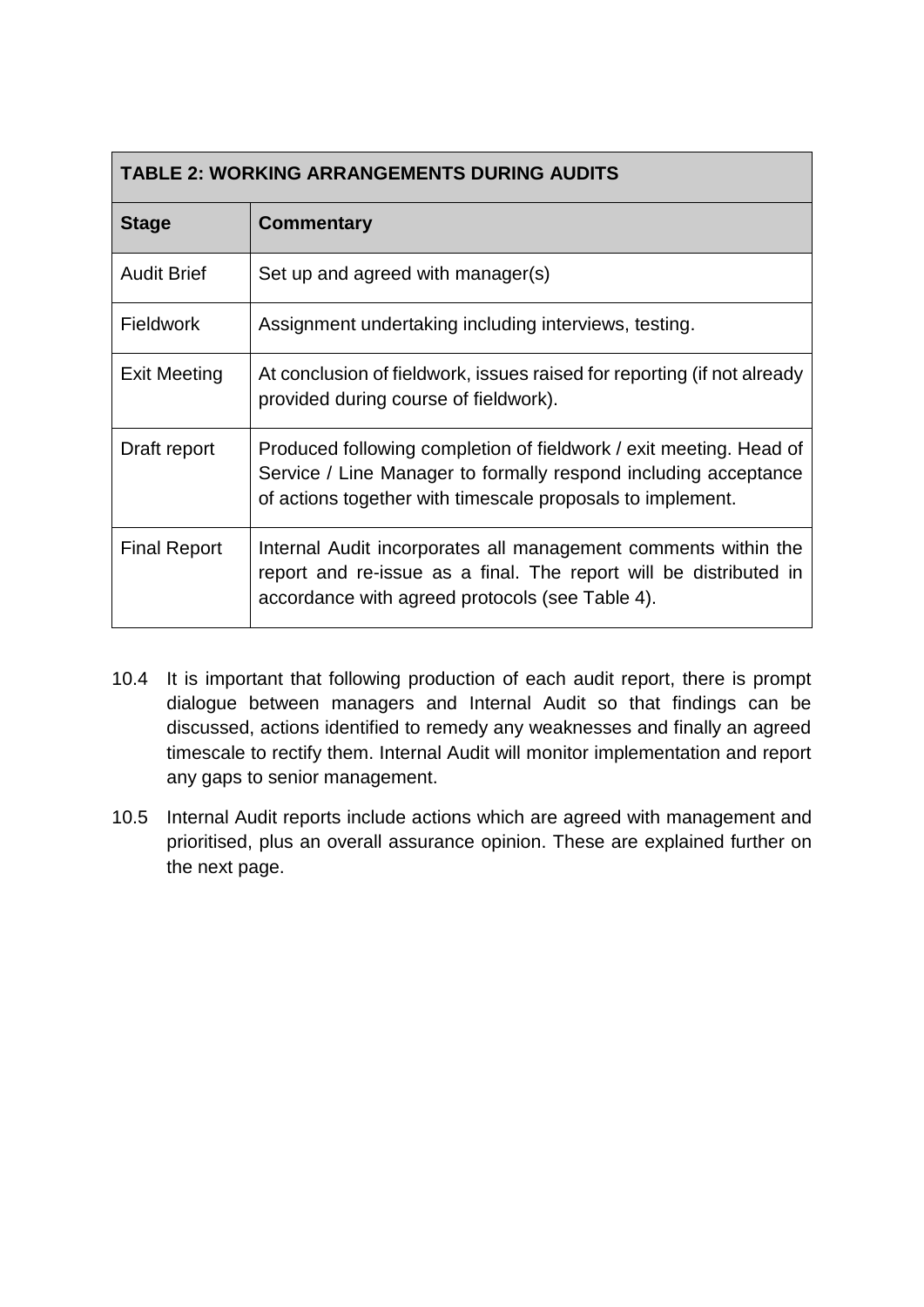### **Assurance ratings**

Internal Audit provides management and Members with a statement of assurance on each area audited. This is also used by the Head of Shared Internal Audit to form an overall opinion on the control environment operating across the Council, including risk management, control and governance, and this informs the Annual Governance Statement (AGS).

| <b>Term</b>                 | <b>Description</b>                                                                                                                                                                                                                                                                                                                                                                                                     |
|-----------------------------|------------------------------------------------------------------------------------------------------------------------------------------------------------------------------------------------------------------------------------------------------------------------------------------------------------------------------------------------------------------------------------------------------------------------|
| <b>Full Assurance</b>       | Controls are in place to ensure the achievement of service objectives and good corporate governance, and to protect the<br>Authority against significant foreseeable risks.                                                                                                                                                                                                                                            |
| <b>Reasonable Assurance</b> | Controls exist to enable the achievement of service objectives and good corporate governance and mitigate against significant<br>foreseeable risks. However, occasional instances of failure to comply with control process were identified and/or opportunities<br>still exist to mitigate further against potential risks.                                                                                           |
| <b>Limited Assurance</b>    | Controls are in place and to varying degrees are complied with, however, there are gaps in the process which leave the service<br>exposed to risks. Therefore, there is a need to introduce additional controls and/or improve compliance with existing ones, to<br>reduce the risk exposure for the Authority.                                                                                                        |
| <b>No Assurance</b>         | Controls are considered to be insufficient, with the absence of at least one critical control mechanism. There is also a need to<br>improve compliance with existing controls, and errors and omissions have been detected. Failure to improve controls leaves the<br>Authority exposed to significant risk, which could lead to major financial loss, embarrassment, or failure to achieve key service<br>objectives. |

### **Organisational impact**

The overall impact may be reported to help provide some context to the level of residual risk. For example, if no controls have been implemented in a system it would have no assurance, but this may be immaterial to the organisation. Equally a system may be operating effectively and have full assurance, but if a risk materialised it may have a major impact to the organisation.

| <b>Term</b>  | <b>Description</b>                                                                                                                  |
|--------------|-------------------------------------------------------------------------------------------------------------------------------------|
| <b>Major</b> | The risks associated with the system are significant. If the risk materialises it would have a major impact upon the organisation.  |
| Moderate     | The risks associated with the system are medium. If the risk materialises it would have a moderate impact upon the<br>organisation. |
| <b>Minor</b> | The risks associated with the system are low. If the risks materialises it would have a minor impact on the organisation.           |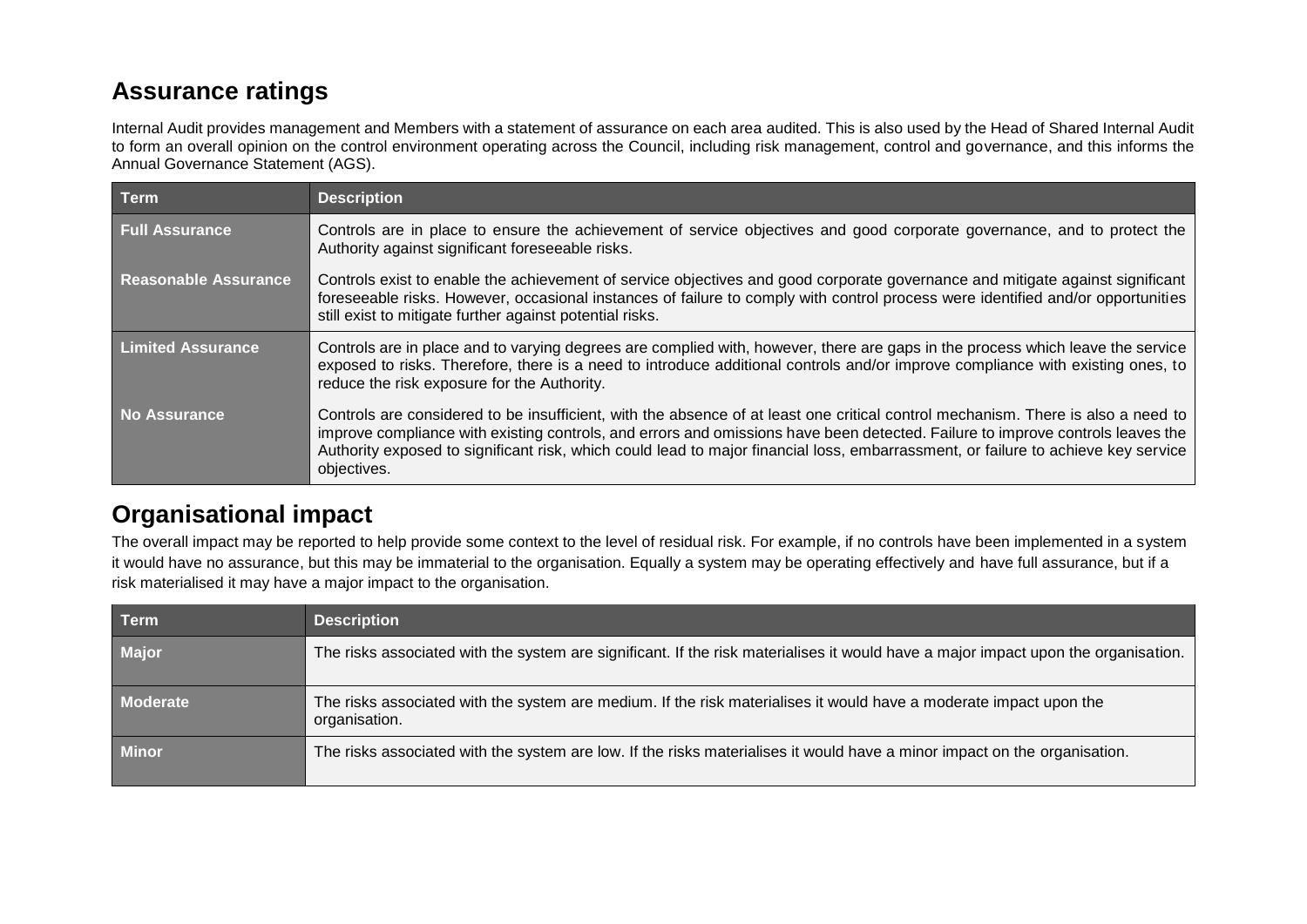### **Action ratings**

As part of the review we have identified opportunities for improvement, which have been shared with Management. These are developed into actions to improve the effectiveness of the governance, risk management arrangements, and the internal control environment.

Management are responsible for implementing their actions and providing assurance when they are completed. Timescales for implementing actions should be proportionate and achievable to the available resources. To help prioritise the actions we have produced guidance below:

| <b>Priority</b> | <b>Description</b>                                                                                                                     | <b>Timescale for action</b>                           | <b>Monitoring</b> |
|-----------------|----------------------------------------------------------------------------------------------------------------------------------------|-------------------------------------------------------|-------------------|
| <b>Critical</b> | Extreme control weakness that jeopardises the complete operation of the service.                                                       | To be implemented immediately.                        | Within 1 month    |
| <b>High</b>     | Fundamental control weakness which significantly increases the risk / scope for<br>error, fraud, or loss of efficiency.                | To be implemented as a matter<br>of priority.         | Within 6 months   |
| <b>Medium</b>   | Significant control weakness which reduces the effectiveness of procedures<br>designed to protect assets and revenue of the Authority. | To be implemented at the first<br>opportunity.        | Within 12 months  |
| Low             | Control weakness, which, if corrected, will enhance control procedures that are<br>already relatively robust.                          | To be implemented as soon as<br>reasonably practical. | Within 24 months  |

The Council has a Risk Management system, which is used for tracking their progress. This will be updated upon distribution of this report and we will follow up the actions where appropriate. It is the responsibility of Risk Owners and Action Owners to regularly review and update the risk register with details of action taken to mitigate the risks.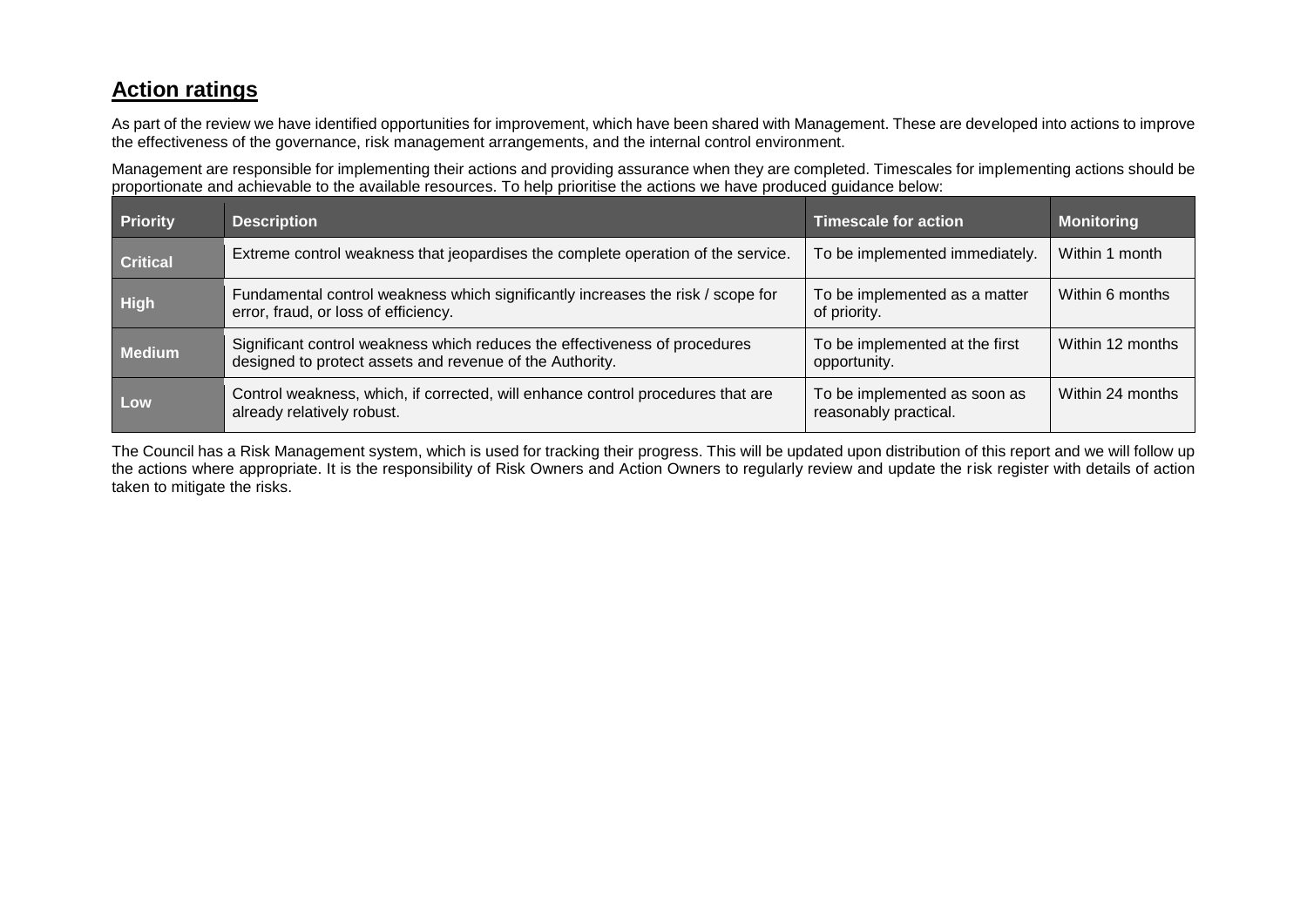- 10.6 Our assurance ratings will be subject to regular review to ensure that they remain relevant and robust for the service / organisation.
- 10.7 Period reports will be produced to summarise the output of audit reviews and to set out Internal Audits opinion on the state of the internal controls and governance across the Council. This will comment upon:
	- The scope including the time period covered;
	- Any scope limitations;
	- Consideration of all related projects including the reliance on other assurance providers;
	- The risk or control framework or other criteria used as a basis for the overall opinion;
	- The overall opinion, providing reasons where an unfavourable overall opinion is given; and
	- A statement on conformance with the PSIAS and the results of the quality assurance and improvement programme.
- 10.8 Significant issues identified will be referred through to senior management for inclusion in the Annual Governance Statement.

|  |  | 10.9 All reports produced are set out in Table 4. |  |  |
|--|--|---------------------------------------------------|--|--|
|--|--|---------------------------------------------------|--|--|

| <b>Report Produced</b> | For                             | Reason                                   |
|------------------------|---------------------------------|------------------------------------------|
| <b>Audit Report</b>    | <b>Chief Executive</b>          | The end of each audit assignment as      |
|                        | S.151 Officer                   | the main recipient and those charged     |
|                        | Relevant Director / Head of     | with implementing the issues identified  |
|                        | Service                         |                                          |
| Progress reports       | <b>Relevant Audit Committee</b> | To provide the Council with progress at  |
| (based around the      |                                 | delivering the audit service and any key |
| committee cycle to     |                                 | governance issues arising.               |
| report performance     |                                 | This will include an evaluation of the   |
| and the Control        |                                 | works undertaken and the level of        |
| Opinion)               |                                 | assurance established.                   |
|                        |                                 |                                          |
|                        |                                 | To provide assurance on compliance       |
|                        |                                 | with PSIAS                               |
| <b>Audit Plan</b>      | <b>Relevant Audit Committee</b> | Details of the future plans to provide   |
|                        |                                 | assurance across the Council in          |
|                        | S.151 Officer                   | accordance with PSIAS.                   |
|                        |                                 |                                          |
|                        |                                 | This may be included in Progress         |
|                        |                                 | reports depending on the Committee       |
|                        |                                 | Cycle.                                   |

**TABLE 4: PLANNING AND REPORTING FREQUENCY**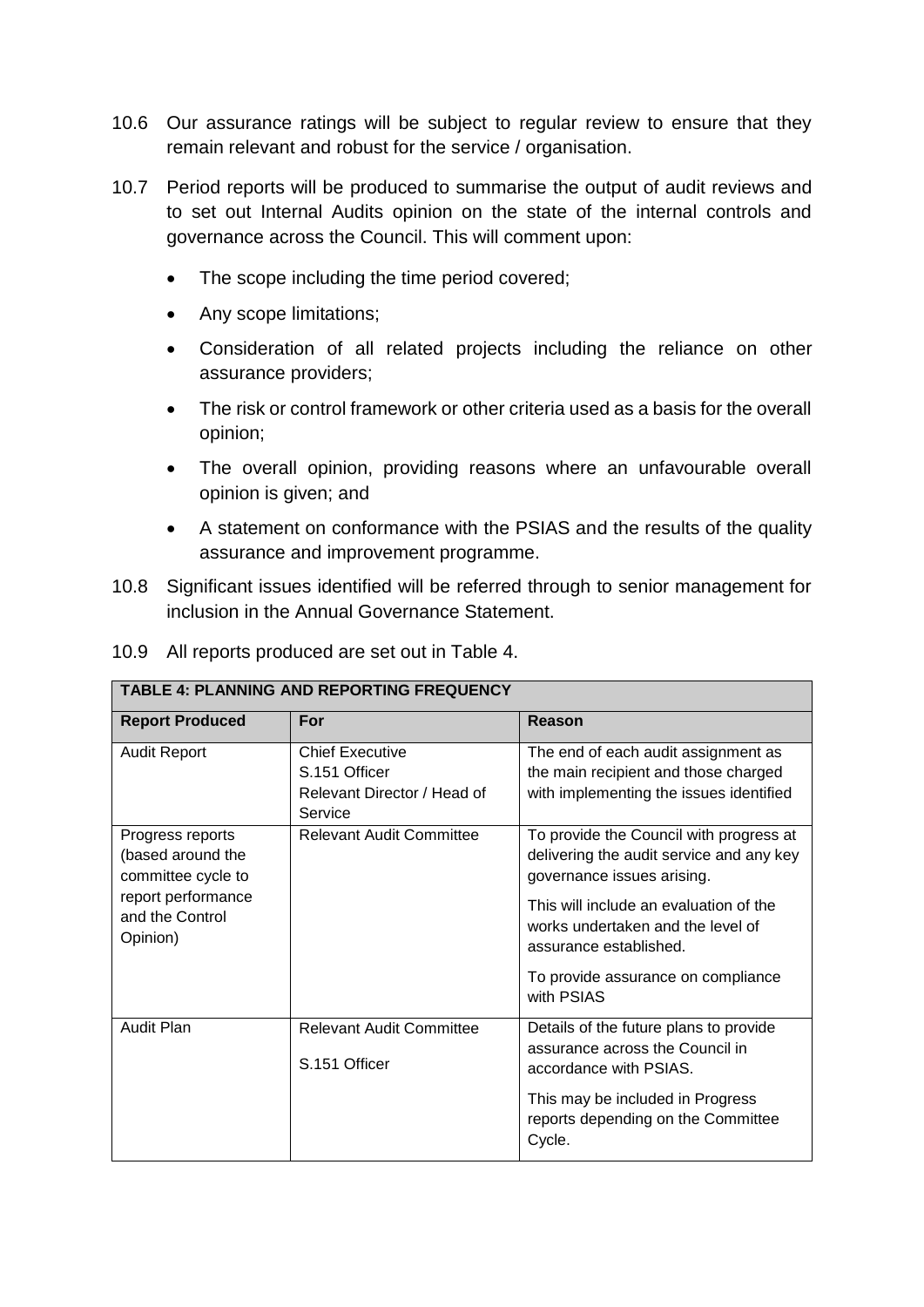#### $11$ **QUALITY ASSURANCE AND IMPROVEMENT**

11.1 The PSIAS require that the Internal Audit develops and maintains a quality assurance and improvement programme (QAIP) that covers all aspects of the Internal Audit activity, and includes both internal and external assessments. In the event of an improvement plan proving necessary to formulate and implement, in order to further develop existing service provisions, the HoSIAS will initiate the appropriate action and annually, the results of the quality and assurance programme together with progress made against the improvement plan will be reported to senior management and the Committee.

### **Internal Assessments**

- 11.2 Internal Assessments must include on-going monitoring of the performance of the internal audit activity and these are reported as part of the annual report.
- 11.3 The PSIAS additionally require periodic self-assessments or assessments by other persons within the organisation with sufficient knowledge of Internal Audit practices. This obligation is satisfied by the HoIA performing an annual selfassessment of the effectiveness of Internal Audit, before the results are shared with the Committee. Presenting this information enables members to be assured that the Internal Audit Service is operating in a satisfactory manner such that reliance can be placed on the subsequent annual audit opinion provided by the HoSIAS.

### **External Assessments**

- 11.4 External assessments must be conducted at least once every five years by a qualified, independent assessor or assessment team from outside the organisation. External assessments can be in the form of a full external assessment, or a self-assessment with independent external verification.
- 11.5 The HoSIAS will discuss with the Committee and the Section 151 Officer the form of the external assessments; and the qualifications and independence of the external assessor or assessment team, including any potential conflict of interest. As part of the shared service arrangements, each Council will be reviewed jointly which will reduce the level of duplication.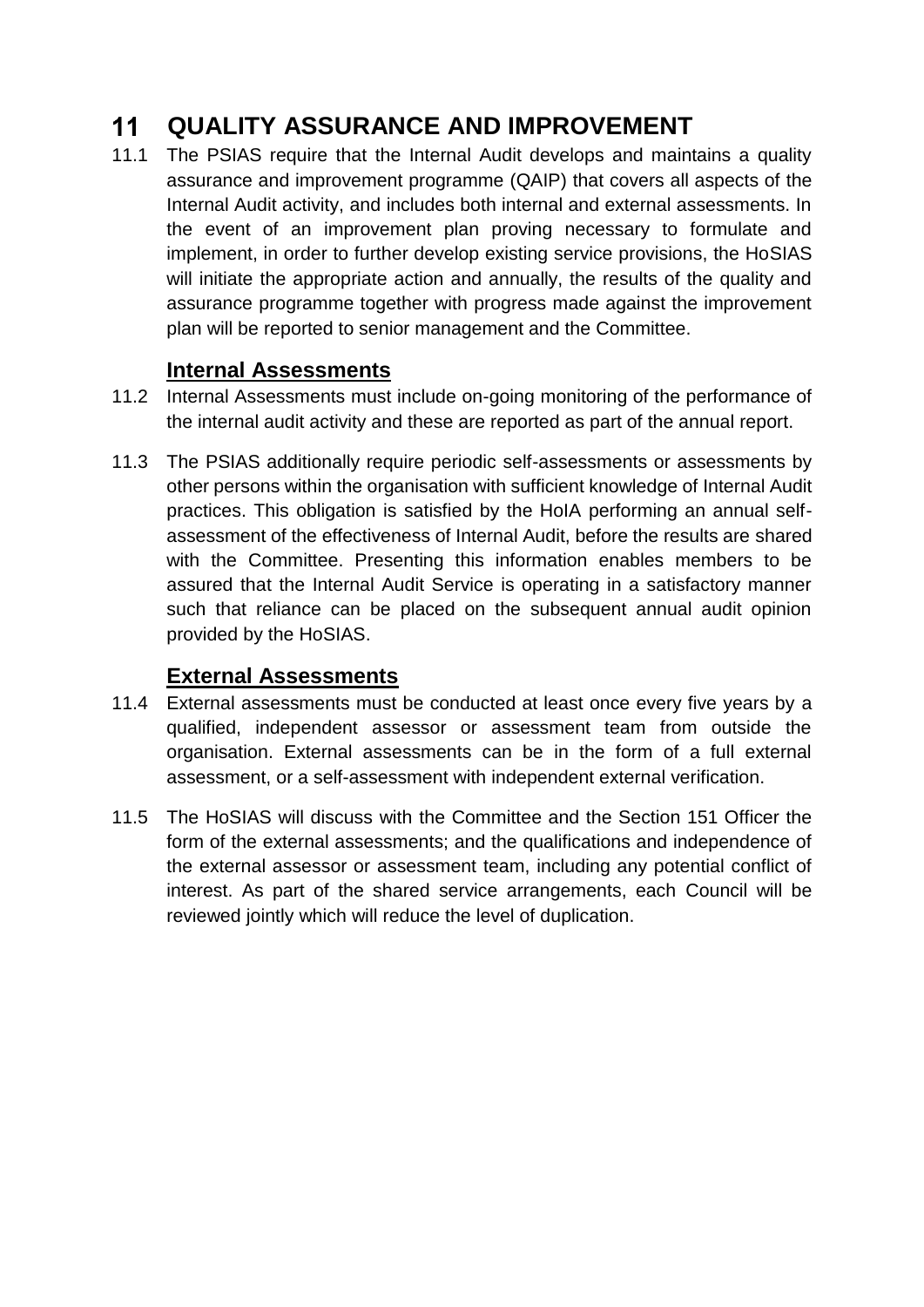# **Appendix D – Internal Audit Code of Ethics**



#### $\mathbf 1$ **INTRODUCTION**

1.1 The purpose of a Code of Ethics is to promote an appropriate ethical culture for Internal Audit. The Code sets out the minimum standards for the performance and conduct of the Council's Internal Auditors. It is intended to clarify the standards of conduct expected when carrying out their duties and promote an ethical, professional culture at all times when undertaking audit duties.

#### $2<sup>1</sup>$ **PRINCIPLES**

- 2.1 Internal auditors are expected to apply and uphold the following principles:
	- Integrity The integrity of internal auditors establishes trust and thus provides the basis for reliance on their judgement.
	- Objectivity Internal auditors exhibit the highest level of professional objectivity in gathering, evaluating, and communicating information about the activity or process being examined. Internal auditors make a balanced assessment of all the relevant circumstances and are not unduly influenced by their own interests or by others in forming judaments.
	- Confidentiality Internal auditors respect the value and ownership of information they receive and do not disclose information without appropriate authority unless there is a legal or professional obligation to do so.
	- Competency Internal auditors apply the knowledge, skills and experience needed in the performance of internal auditing services.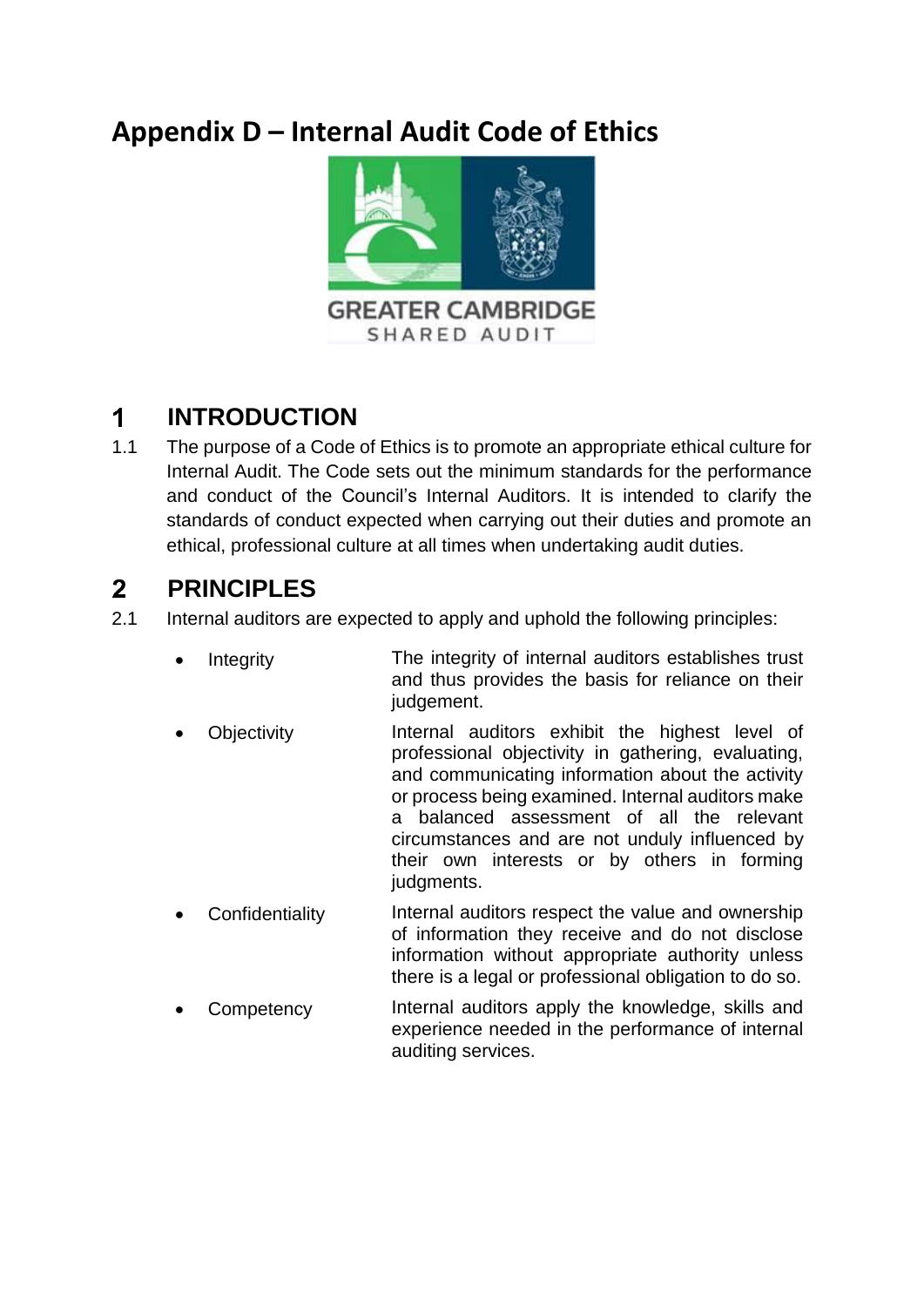To uphold the principles, Internal Auditors shall:

| <b>INTEGRITY:</b>       | responsibility;                                            | Perform their work with honesty, diligence<br>and                                                                                                                                                  |
|-------------------------|------------------------------------------------------------|----------------------------------------------------------------------------------------------------------------------------------------------------------------------------------------------------|
|                         | law and the profession;                                    | Observe the law and make disclosures expected by the                                                                                                                                               |
|                         | auditing or to the organisation;                           | Not knowingly be a party to any illegal activity, or engage<br>in acts that are discreditable to the profession of internal                                                                        |
|                         | objectives of the organisation; and                        | Respect and contribute to the legitimate and ethical                                                                                                                                               |
|                         | truthfulness and fairness                                  | Maintain relationships with colleagues, internal clients and<br>external contacts that are characterised by honesty,                                                                               |
| <b>OBJECTIVITY:</b>     | impair or be presumed to impair their<br>the organisation; | Not participate in any activity or relationship that may<br>unbiased<br>assessment. This participation includes those activities or<br>relationships that may be in conflict with the interests of |
|                         | operational responsibility;                                | • Not review any activity for which they have previously had                                                                                                                                       |
|                         | impair their professional judgement; and                   | Not accept anything that may impair or be presumed to                                                                                                                                              |
|                         | review.                                                    | Disclose all material facts known to them that, if not<br>disclosed, may distort the reporting of activities under                                                                                 |
| <b>CONFIDENTIALITY:</b> | reporting within the authority as appropriate;             | Be prudent in the use and protection of information<br>acquired in the course of their duties but should ensure<br>that requirements of confidentiality do not limit or prevent                    |
|                         |                                                            | Not make unauthorised disclosure of information unless<br>there is a legal or professional requirement to do so; and                                                                               |
|                         |                                                            | Not use information for any personal gain or in any<br>manner that would be contrary to the law or detrimental to<br>the legitimate and ethical objectives of the organisation.                    |
| <b>COMPETENCY:</b>      | necessary knowledge, skills and experience;                | Engage only in those services for which they have the                                                                                                                                              |
|                         | and                                                        | Perform Internal Audit services with the International<br>Standards for the Professional Practice of Internal Audit;                                                                               |
|                         | quality of their services                                  | Continually improve their proficiency, effectiveness and                                                                                                                                           |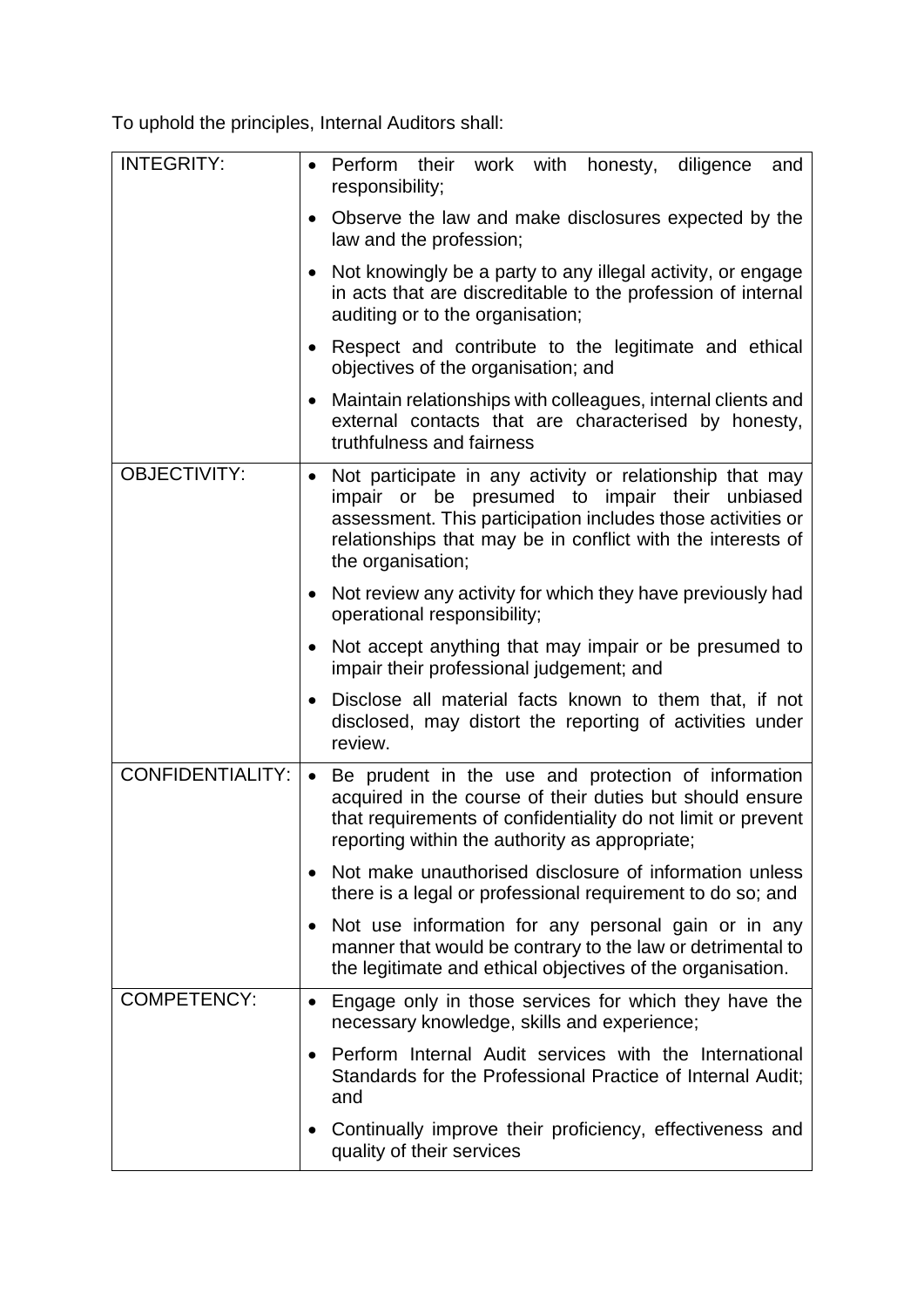#### $3<sup>1</sup>$ **MANAGING ARRANGEMENTS:**

- 3.1 To ensure compliance with the Code of Ethics:
	- There is an annual review of the Code to reinforce understanding and confirm on-going commitment;
	- Quality control processes are in place to demonstrate integrity in all aspects of the work;
	- All staff are obliged to declare any potential conflicts of interest, at least annually;
	- Confidentiality breaches will not be tolerated; and
	- All staff are aware and understand the organisations aims and objectives together with an appreciation of the policies and procedures which govern the areas to be audited.